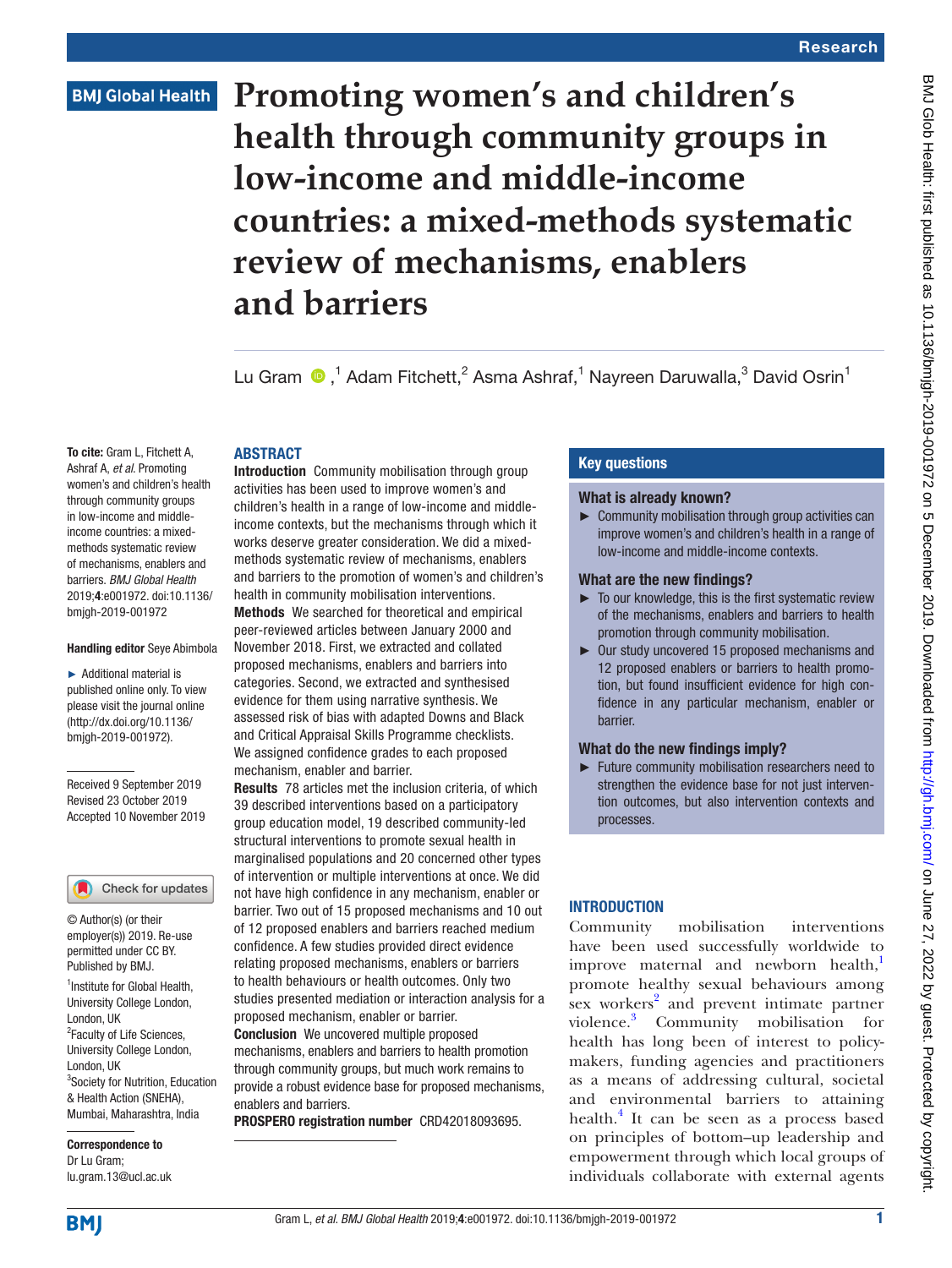in identifying, prioritising and tackling the causes of ill health. $\frac{4}{3}$  $\frac{4}{3}$  $\frac{4}{3}$  This process is thought to be key to facilitating the uptake, scalability and sustainability of health programmes, [5](#page-14-2) improving the fit between programme objectives and local needs, $6$  and enabling citizens to hold public service providers to account.<sup>7</sup>

In Nepal, India, Malawi and Bangladesh, participatory women's groups have been used to promote maternal and newborn health by employing a trained peer facilitator to lead group members through a cycle of prioritising, planning and implementing strategies to address local health problems.<sup>[1](#page-13-0)</sup> A meta-analysis of trials found that this approach was associated with a 20% population-level reduction in neonatal mortality.<sup>[1](#page-13-0)</sup> Community mobilisation programmes in India have worked with sex workers to organise collectives to promote sexual health through a combination of rights-based advocacy, peer-led support and behaviour change communication.<sup>8</sup> In South Africa, community mobilisation through self-help groups has jointly addressed HIV/AIDS infection and violence against women, using a combination of economic programming and participatory education.<sup>[9](#page-14-6)</sup>

The complex nature of community mobilisation often poses problems for evaluation within standard biomedical frameworks<sup>10</sup>: 'Good' community mobilisation is highly adapted to an ecological niche and may vary substantially from place to place. It allows participants substantial freedom to decide on their own project goals and implementation strategies, making outcomes emergent and intrinsically unpredictable. The very principles of bottom–up leadership and empowerment that are thought to make community mobilisation effective make it difficult to predict how novel contexts may react to its introduction. This raises questions about the cross-cultural generalisability of research on community mobilisation.

A consensual remedy for the challenge of generalisability has often been the development of conceptually clear and empirically supported theory of how such interventions work, $\frac{11}{11}$  $\frac{11}{11}$  $\frac{11}{11}$  an approach recognised by proponents of realist evaluation, $12$  theory-driven evaluation<sup>13</sup> and standard paradigms $^{14}$  alike. That said, community mobilisation research has been criticised repeatedly for its lack of attention to theory and a perceived black box approach to evaluation in which intervention contexts and mechanisms are neither theorised nor measured.[2 10 15 16](#page-13-1) This lack of theory-informed evaluation has left researchers struggling to understand why interventions work in some contexts, but not in others, why health impacts are not larger or smaller than those observed, or what to expect when aspects of an intervention are changed.<sup>1015</sup> Heterogeneous interventions have been labelled as community based and participatory, even where participation was limited or tokenistic,<sup>[2](#page-13-1)</sup> and funding for community health initiatives has been limited by policy-makers' uncertainty about their added value.<sup>[17](#page-14-12)</sup>

To address this lack of empirically supported theory, we conducted a mixed-methods systematic review of mechanisms, enablers and barriers to health promotion through community mobilisation. Given the heterogeneity of interventions, $2$  we focused the review on community mobilisation interventions using groups to achieve their objectives. This large set of interventions involves groups of lay community members, women or men in regular meetings to learn about a target health issue and take action to address it. We defined mechanisms as processes that 'intervene between the delivery of program service and the occurrence of outcomes of interest' (p. 49), which specifically concern commu-nity members' response to intervention delivery.<sup>[18](#page-14-13)</sup> We defined enablers and barriers as features of the physical and social environment—including the design of the intervention itself—that modify the ability of the inter-vention to produce its target outcomes.<sup>[19](#page-14-14)</sup>

Our review sought to answer two main research questions:

- 1. What mechanisms, enablers and barriers have global health researchers proposed to explain the impact of community mobilisation interventions through groups on women's and children's health in low-income and middle-income countries?
- 2. What is the evidence on the roles of the proposed mechanisms, enablers and barriers in influencing women's and children's health in the same intervention contexts?

# **METHODS**

#### Overall review design

We developed methods a priori, described them in a PROSPERO protocol $20$ —which also provides further details on review methods–and followed PRISMA (Preferred Reporting Items for Systematic Reviews and Meta-Analyses) reporting guidelines where relevant.<sup>21</sup> We conducted the review in the following stages:

- i. We searched for and extracted studies for inclusion in the review.
- ii. We extracted and collated proposed mechanisms, enablers and barriers to health promotion in the included studies.
- iii. We extracted evidence relating specifically to the proposed mechanisms, enablers and barriers uncovered in the previous step from the included studies.
- iv. We conducted quality appraisal of the extracted evidence.
- v. We used the results from the quality appraisal and the evidence extraction in an evidence synthesis.

# Data sources

We consulted a search librarian for databases and search terminology. We searched PubMed, Web of Science, Scopus and ProQuest for articles published in peerreviewed journals. We chose these databases to include a broad spectrum of global health, social science and multidisciplinary outlets. PubMed and Web of Science provided articles primarily from the health and natural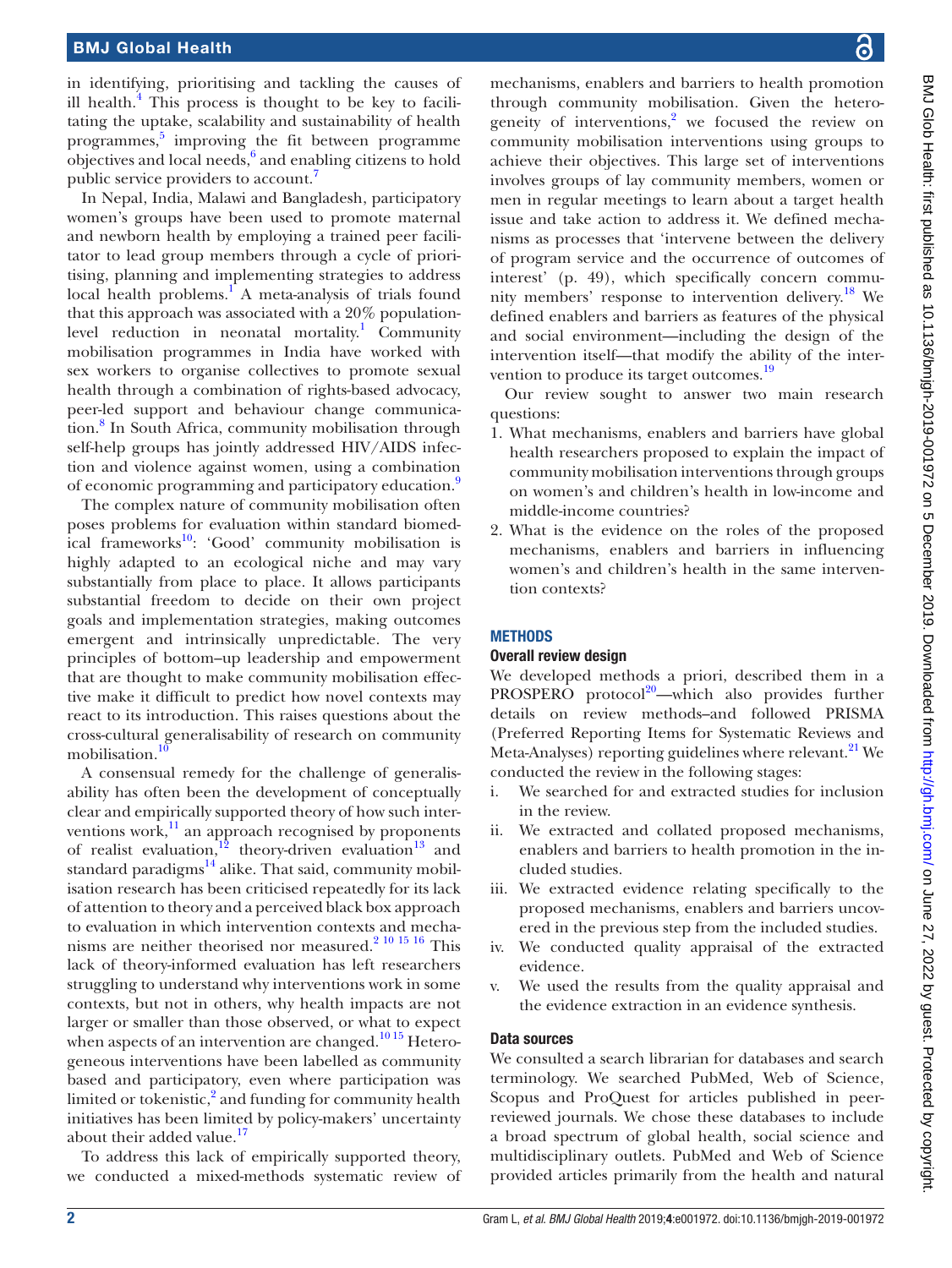<span id="page-2-0"></span>

| Search terms<br>Table 1 |                                                                                                                                                                                                                                                                                                                                                                                                                                                                                                                                                                                                                                                                                                                                                                                                                                                                                                         |
|-------------------------|---------------------------------------------------------------------------------------------------------------------------------------------------------------------------------------------------------------------------------------------------------------------------------------------------------------------------------------------------------------------------------------------------------------------------------------------------------------------------------------------------------------------------------------------------------------------------------------------------------------------------------------------------------------------------------------------------------------------------------------------------------------------------------------------------------------------------------------------------------------------------------------------------------|
| Search domain           | Query                                                                                                                                                                                                                                                                                                                                                                                                                                                                                                                                                                                                                                                                                                                                                                                                                                                                                                   |
| Community mobilisation  | "social mobilisation" OR "social mobilization" OR "community mobilisation" OR "community<br>mobilization"                                                                                                                                                                                                                                                                                                                                                                                                                                                                                                                                                                                                                                                                                                                                                                                               |
| Use of community groups | "village club*" OR "village group*" OR "community group*" OR "community-based group*" OR<br>"neighbourhood group*" OR "neighborhood group*" OR "men's group*" OR "women's group*"<br>OR "mixed group*" OR "mixed-sex group*" OR "adolescent group*" OR "youth group*" OR<br>"youth club*" OR "care group*" OR "support group*" OR "advocacy group*" OR "citizen<br>group*" OR "citizen's group*" OR "interest group*" OR "stakeholder group*" OR "self-help<br>group*" OR "mother* group*" OR "father* group*" OR "health committee*" OR "health club*"<br>OR "health group*" OR "action group*" OR "problem-solving group" OR "learning group*"<br>OR "training group*" OR "group deliberation" OR "dialogue group*" OR "discussion group*"<br>OR "dialogue meeting*" OR "discussion meeting*" OR "community meeting*" OR "village<br>meeting*" OR "neighbourhood meeting*" OR "neighborhood meeting*" |
| <b>Health focus</b>     | violen* OR health OR illness OR disease OR disorder OR infect* OR injury OR accident OR<br>well-being OR biomedical* OR medical* OR medicine OR HIV                                                                                                                                                                                                                                                                                                                                                                                                                                                                                                                                                                                                                                                                                                                                                     |

sciences. Scopus and ProQuest included social science and multidisciplinary outlets. We handsearched the reference lists of relevant articles and tracked citations in Google Scholar.

[Table](#page-2-0) 1 shows the search terms. These were combined using and to produce a final query. We applied our search terms to all fields. We consulted past reviews of community mobilisation to develop our search terms.[2 15 22 23](#page-13-1) We developed them so as to cover articles which (1) described interventions aiming at community mobilisation, (2) involved community groups and (3) had a health focus. We included only articles in English and excluded studies from high-income settings according to World Bank classification. We limited the search to articles published between January 2000 and November 2018. We excluded books, posters and conference papers. We excluded grey literature as our research focused on theories of community mobilisation in academic discourse.

In choosing search terms, we faced challenges. The term 'community mobilisation' does not have a unified definition and little agreement exists on the relationship between it and its many sister constructs: community engagement, involvement, inclusion, consultation, participation, building, coalition, organisation, development, capacity, capability, resilience, power or empowerment[.2 7 15 16 22](#page-13-1) For example, some researchers consider the term 'community engagement' to denote less intensive interventions than 'community mobilisation', $^{24}$  while others disagree.<sup>25</sup> We did not want to attempt the contentious task of defining the difference between community mobilisation and all its sister constructs and deciding which category individual interventions belonged to. We could not simply include all group-based interventions as this would fail to exclude classroom-style health education interventions that did not aim to empower in the spirit of community mobilisation.<sup>26</sup> We, therefore, chose to include only community and social mobilisation as search terms, followed by manually screening articles for mention of community groups. Previous reviews of

community-related constructs have similarly included a limited number of search terms.<sup>2 15 17 22 23 25</sup>

# Inclusion and exclusion criteria

We included all study designs as we expected the theory for the review to come from a broad range of publications, including review articles synthesising findings from disparate studies into overarching theories, protocol articles proposing theories of change for an intervention, and formative research for new interventions. We included studies presenting theory or evidence of a mechanism, enabler or barrier to improving women's or children's health through community mobilisation with community groups. We defined women's or children's health as women's sexual or reproductive health, maternal, newborn, child or adolescent health, or prevention of violence against women or children. We included all target populations involving women or children, including subpopulations such as female sex workers, transgender women or orphans.

We excluded articles that did not study women's or children's health, did not evaluate, review or conduct formative research for an intervention, did not discuss interventions involving community groups, or did not discuss any proposed mechanisms, enablers, or barriers to improving women's or children's health through their intervention. We also excluded articles in which community groups were not used for a health promotion purpose (eg, communitybased maternal death review and audit), were not open to general members of a target population (eg, family groups, health committees, restricted organisations or federations), or were only mobilised for a single meeting (eg, ad hoc community meetings, workshops or training events).

# Search and retrieval

One reviewer (LG) conducted database searches and imported articles into Covidence, $27$  an online platform for systematic review management. LG screened abstracts and titles for articles studying any intervention involving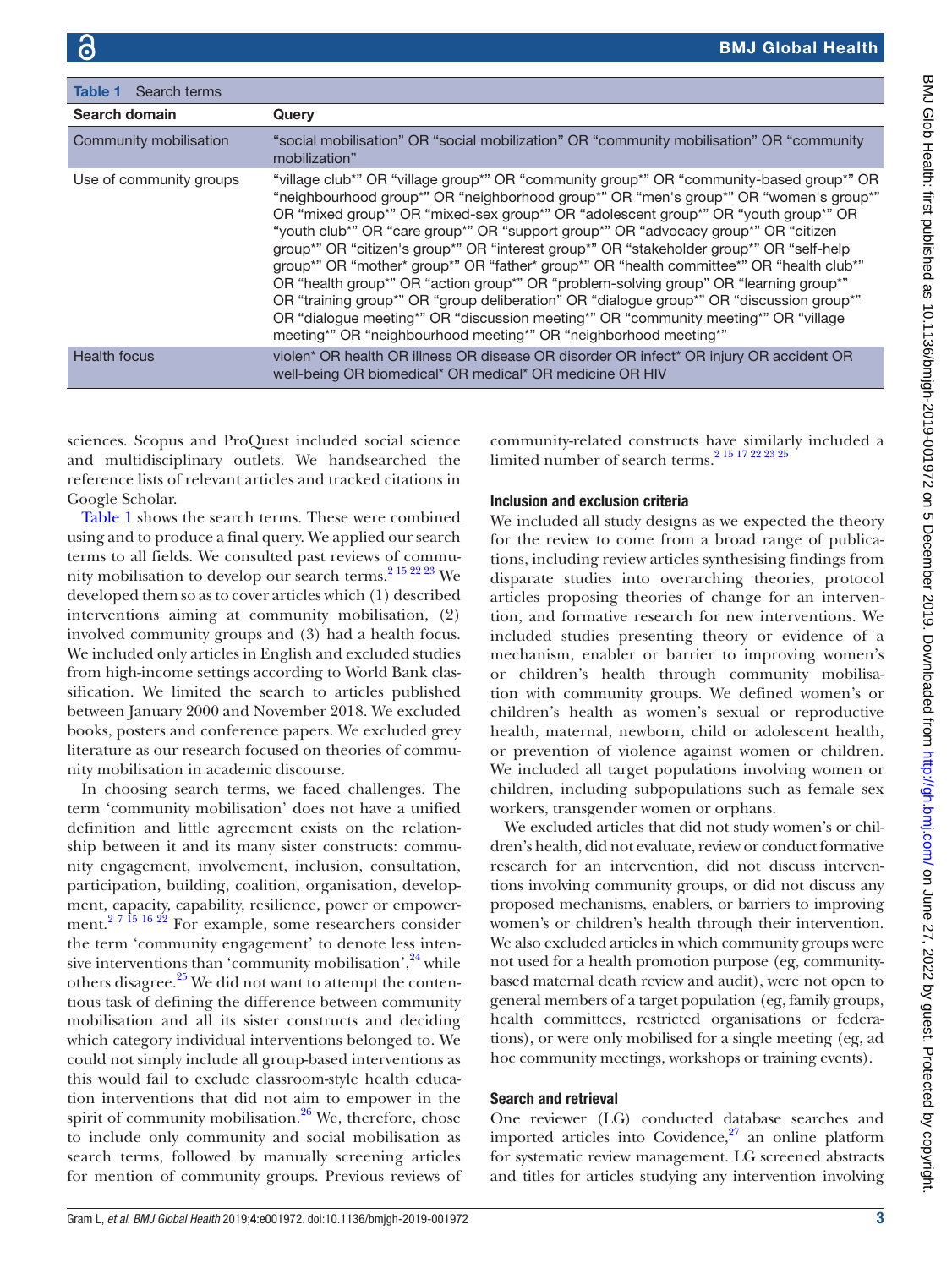# BMJ Global Health

community groups open to general members of a target population. LG read the full-text versions of articles passing abstract and title screening for fit with inclusion and exclusion criteria, including the presence of any theory, discussion, or evidence of mechanisms, enablers or barriers.

#### Theory extraction

LG and a second reviewer (AA or AF) independently read each included study and extracted key information (country, health domain, target population, type of article, type of intervention, role of community groups and complementary intervention components). In the same process, LG and AA or AF extracted proposed mechanisms, barriers or enablers of health improvement, and any theories, concepts or models referenced related to a proposed mechanism, barrier or enabler. LG met with each second reviewer to compare the extracted information and resolve discrepancies, with judgement deferred to DO and ND if consensus was not reached.

LG entered a summary of the resulting consensus mechanism, barrier or enabler into a matrix. LG imported the consensus matrix into MaxQDA 2018 qualitative analysis software and collated the proposed mechanisms, barriers and enablers into overarching mechanisms, barriers and enablers. Throughout the analysis process, LG discussed his codes with AA, AF, DO and ND to ensure analytic rigour and reduce the influence of his position.

#### Evidence extraction

LG rereviewed the included articles to extract qualitative or quantitative evidence concerning the collated mechanisms, enablers or barriers. LG only included primary studies and excluded all review, protocol, methods and theory articles. However, LG included one meta-regression,<sup>[1](#page-13-0)</sup> as it provided a type of quantitative evidence—variation in intervention impact across seven randomised controlled trials in seven different geographical contexts—that could not have been obtained through a single primary study. LG entered the resulting evidence into a matrix indicating for each code, which studies provided evidence for or against it, and whether this evidence was qualitative or quantitative.

We considered qualitative or quantitative studies to provide evidence 'for' a mechanism, if the study found that either the intervention produced the mechanism, or the mechanism produced an intervention outcome, or both. We considered studies to provide evidence 'against' a mechanism if they failed to find evidence of the above. We considered studies to provide evidence 'for' an enabler or barrier if they found the ability of the intervention to produce its target outcomes was affected by the enabler or barrier. We considered studies to provide evidence 'against' an enabler or barrier if they failed to find such evidence. A column was included for studies providing mixed evidence. A second reviewer (DO or ND) checked each entry in this matrix for 10% of the studies, including the judgement of whether the piece of evidence supported or contradicted

a proposed mechanism, enabler or barrier. We found no major discrepancies.

## Risk of bias assessment

LG and AF independently conducted risk of bias assessment for all articles providing evidence concerning a mechanism, enabler or barrier. They met to establish consensus in case of disagreements and deferred judgement to DO and ND if consensus was not reached. We adapted standard methods for risk of bias assessment to the context of assessing evidence for mechanism, enablers or barriers. We used the Critical Appraisal Skills Programme checklist for qualitative studies<sup>28</sup> and the Downs and Black checklist for quantitative studies.<sup>[29](#page-14-22)</sup> For mixed-methods studies, we assessed quantitative and qualitative components separately. In each instance, we classified studies according to the evidence presented for mechanisms, enablers or barriers rather than for intervention outcomes. For example, one randomised controlled trial presented exclusively qualitative process evaluation data as evidence for mechanisms, $30$  and we classified it as qualitative. We did not conduct an assessment of publication bias given the diversity of possible mechanisms, enablers and barriers to consider.

#### Evidence synthesis

LG conducted the evidence synthesis following WHO guidelines.<sup>[31 32](#page-14-24)</sup> We used an integrated design,  $33 \text{ in which}$  $33 \text{ in which}$ qualitative and quantitative study results were analysed together. The aim of this analysis was to allow the findings to confirm, extend or refute each other. We did not trans-form qualitative into quantitative data or vice versa.<sup>[33](#page-14-25)</sup> We took an epistemological position that both types of findings were able to speak to one another without having to be transformed. We used a narrative synthesis $34$  to assimilate study findings into separate summary conclusions for each hypothesised mechanism, enabler or barrier due to the heterogeneity of the evidence base.

In line with recent Cochrane reviews on mechanisms and contextual modifiers, $3536$  we assigned each mechanism, enabler or barrier a confidence grade using our prior evidence extraction and risk assessment. We adapted the CERQual approach.<sup>35</sup> 36</sup> For each mechanism, enabler or barrier, we considered: (1) the methodological limitations of the studies that fed into the finding, (2) the extent to which studies painted a coherent picture across contexts and (3) the extent to which studies showed clear links with a health outcome or health behaviour. We scored mechanisms, enablers and barriers supported by studies of high quality and high coherence with a tight connection to health as having 'high confidence'. If all three dimensions scored low, we assigned a 'low confidence'. In all other cases, we assigned a 'medium confidence' score.

# **RESULTS**

# Data retrieval

Merging database searches across PubMed, Web of Science, Scopus and ProQuest yielded 3853 records.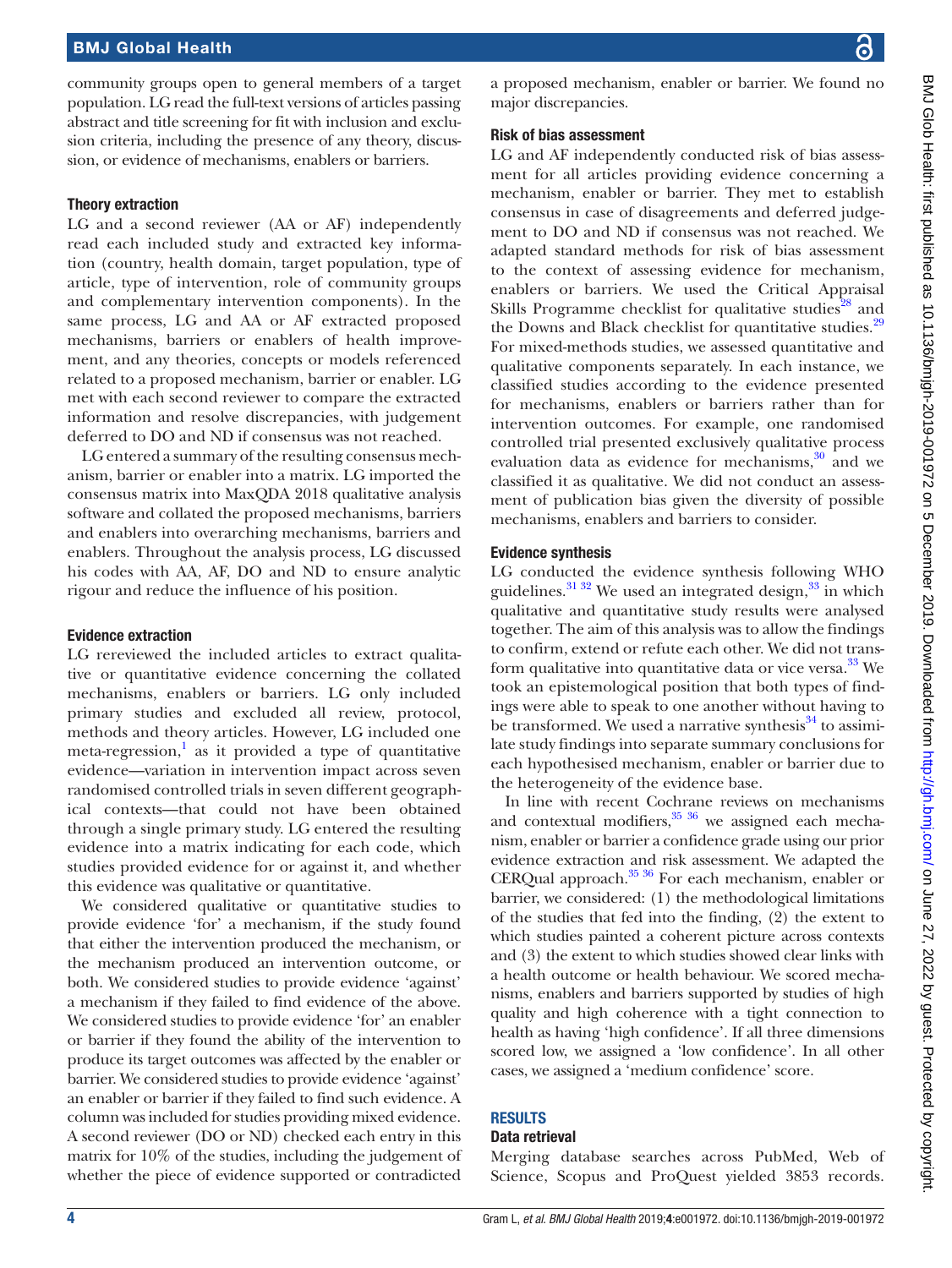

<span id="page-4-0"></span>Figure 1 PRISMA flowchart for study extraction.

Handsearch and citation tracking yielded 20 more [\(figure](#page-4-0) 1). After removing duplicates, we screened abstracts and titles of 2773 records, of which 2325 were deemed not relevant. This left 448 articles for full text assessment. We excluded 370 studies. 19 studies took place in a high-income setting, 31 did not concern women's or children's health and 24 did not concern an intervention. 108 did not describe interventions involving community groups, while 188 did not propose any mechanisms, enablers, or barriers for intervention effect through community groups. We included 78 studies for data extraction.

Of these, 17 were qualitative (22%), 9 used mixedmethods (12%), 7 were randomised controlled trials (9%), 21 were observational (27%), 13 were review articles  $(17\%)$ , 1 was a meta-analysis  $(1\%)$ , 8 were study protocols  $(10\%)$ , 1 was a methodological paper  $(1\%)$  and 1 was a theory paper (1%). As described in the Methods section, we excluded review articles, study protocols, methods papers and theory papers from evidence extraction and synthesis, but included them in theory extraction.

# Characteristics of included papers

[Online supplementary table 1](https://dx.doi.org/10.1136/bmjgh-2019-001972) summarises characteristics of individual papers. 36 were concerned with maternal or child health (46%), 29 with women's sexual health  $(37\%)$ —18 of which focused on HIV prevention among commercial sex workers (62%)—and 23 with violence against women and girls (29%), of which 14 focused on intimate partner violence  $(61\%)$ , 3 on female genital cutting (13%) and 2 on violence against sex workers

 $(9\%)$ . One article studied child maltreatment  $(1\%)$ . In terms of study locations, 55 were in South Asia (70%), 34 sub-Saharan Africa (44%), 6 Latin America and the Caribbean (8%), 5 East Asia (6%) and 1 North Africa and the Middle East (1%). Forty-two studies were in India (54%), 17 in Nepal (22%), 13 in Bangladesh (17%) and 13 in South Africa (17%).

# Types of intervention

Nineteen studies (24%) described community-led structural interventions, primarily associated with sex worker rights programmes in the Avahan initiative in India.<sup>[8](#page-14-5)</sup> These involved a combination of peer-led outreach, provision of sexual health services and community mobilisation. The community mobilisation component involved providing safe spaces for sex workers to gather and identify issues to tackle as a collective, forming and building capacity of community-based groups and developing groups into larger self-sustaining organisations. Thirty-nine (50%) studies described participatory group education interventions, primarily associated with interventions to promote maternal and child health<sup>[1](#page-13-0)</sup> or prevent intimate partner violence. $37$  These involved engaging groups of local residents in dialogue, reflection and action based on Freirean principles.<sup>[38](#page-14-29)</sup> The aim was to further awareness of the social roots of ill health and spur action towards social change. Of these studies, 22 described pure participatory group education interventions, while 18 combined participatory group education with complementary interventions such as microfinance, resource transfers or livelihoods training, home visits, mass media, quality improvement at health facilities or provision of health services. Ten studies (13%) described neither a community-led structural intervention nor a participatory group education intervention, but instead described financial self-help groups, social accountability initiatives or care groups. Ten studies (13%) reviewed combinations of interventions.

# Risk of bias

Assessments of individual studies are provided in [online](https://dx.doi.org/10.1136/bmjgh-2019-001972) [supplementary tables 2](https://dx.doi.org/10.1136/bmjgh-2019-001972) and [3](https://dx.doi.org/10.1136/bmjgh-2019-001972) for qualitative and quantitative evidence, respectively. Of 28 studies involving qualitative evidence, only 18 clearly aimed to explore mechanisms, enablers or barriers. Eighteen studies provided insufficient detail on their sampling strategy; frequently, we could not assess whether the study had compared a sufficiently broad range of participants to draw conclusions about mechanisms, enablers or barriers. Eighteen studies did not adequately consider the relationship between researchers and participants; often, researchers did not consider the effect of power differences between interviewers and respondents on interview dynamics and respondent answers. Even among the studies that did consider this, all of them simply commented that respondents might have been motivated to provide pleasing answers to the interviewer, without further analysis. However, most studies used appropriate data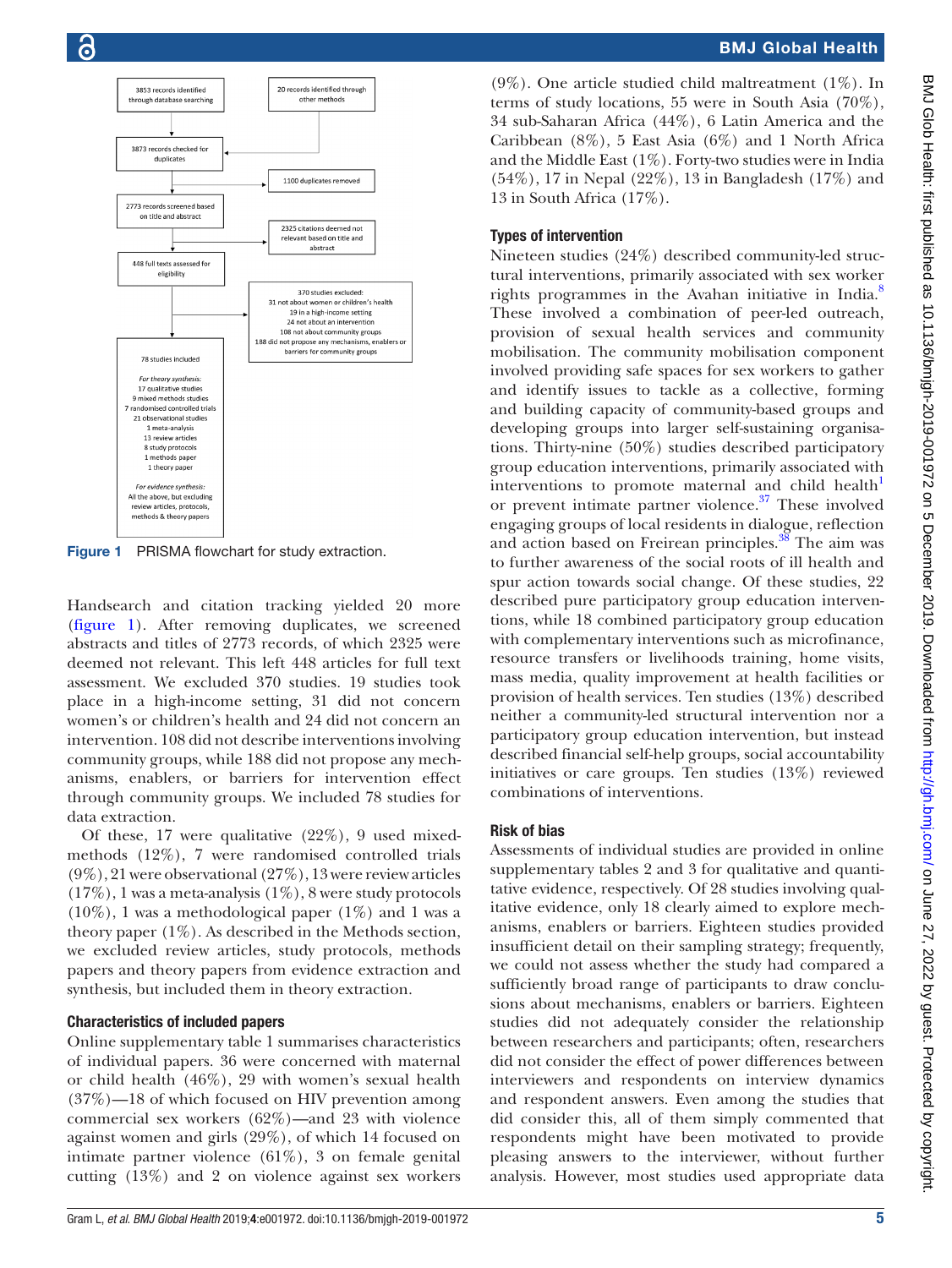collection and analysis methods, took ethical issues into account and had a clear statement of study findings (19+ studies).

Of 36 studies involving quantitative evidence, 23 clearly aimed to explore mechanisms, enablers or barriers. Twenty-two studies had applied psychometric tests to validate multi-item measures where appropriate, such as calculating Cronbach's alpha. No studies tried to account for social desirability bias in their measurement of social constructs, for example, by using list randomisation or randomised response surveys.<sup>39</sup> Only nine studies took adequate account of confounding with 12 taking partial account by adjusting for basic demographic and socioeconomic factors, but not psychosocial confounders such as household agency. Only seven studies took appropriate account of missing data; many did not conduct a missing data analysis. Only two studies presented any kind of mediation or interaction analysis for a proposed mechanism, enabler or barrier. One did a path analysis of intervention effect on health outcomes through mediator variables[.40](#page-14-31) One did a meta-regression of results from randomised controlled trials.<sup>[1](#page-13-0)</sup> However, most studies adequately described their sample, used representative sampling procedures, provided CIs or SEs, used appropriate statistical tests and had a clear statement of results  $(19+$  studies).

#### Mechanisms

[Table](#page-6-0) 2 lists proposed mechanisms extracted from publications, along with descriptions of each mechanism based on what individual articles proposed and discussed. [Table](#page-7-0) 3 lists studies providing evidence for and against the proposed mechanisms. The complete extraction matrix for evidence is in [online supplementary table 4.](https://dx.doi.org/10.1136/bmjgh-2019-001972) We broadly divided the set of possible mechanisms into mobilisation activities and mediating capacities. Mobilisation activities were conducted by group facilitators, group members and community members. Mediating capacities were developed in group and community members during the intervention. In accordance with their nested nature—individuals living in households within communities—we organised these capacities by socioecological level.[41](#page-14-32) Interestingly, none of the categories of proposed mechanism were specific to a particular country, intervention or health outcome.

For most of the mechanisms, the current state of evidence gave us low confidence in their role in community mobilisation. We had medium confidence in two mechanisms (group deliberation and technical knowledge and skills). We had no confidence in one mechanism (practical knowledge and skills) as we could not find a study providing evidence for it. No mechanism was purely studied for a specific country, intervention or health outcome.

#### Mobilisation activities

*Group participation:* Evidently, attendance is required for groups to form at all. $42$  Lower attendance means that

fewer community members will be exposed to behaviour change communication<sup>43</sup> and provided opportunities to develop peer support<sup>44</sup> and collective capacity.<sup>[45](#page-14-36)</sup> Inconsistent attendance may also complicate the development of trust and social cohesion,<sup>43 46</sup> as each group meeting has a new mix of participants with their own social dynamics. Two quantitative studies found group members had better health outcomes than non-members<sup>44</sup> and contexts with high levels of attendance showed greater health improvement than contexts with low levels,<sup>[1](#page-13-0)</sup> but another study found mixed evidence for an association between health and group participation at both individual and ecological levels.<sup>47</sup>

*Group deliberation:* Qualitative evidence indicated that group members frequently shared in meetings experiences, concerns and opinions about both their own health issues and wider problems in the community,  $3748-55$ a process that might facilitate the development of critical consciousness.[37](#page-14-28) It might also help group members pool individual pieces of knowledge into a more accurate, collective understanding of health<sup>53</sup> and decide on and plan solution strategies.<sup>48 56</sup>

*Informal information sharing:* Multiple qualitative studies found that group members shared information and advice with other members and their wider social network. $^{30\,37\,44\,46\,48\,54\,57-61}$  In quantitative studies, over  $90\%$ of community members reported receiving health information from a group member,<sup>57</sup> and over  $90\%$  of group members shared health information with others.<sup>58  $62$ </sup> One study reported qualitative findings that this might not necessarily happen in contexts of low baseline social cohesion, such as urban informal settlements. $30$  No study provided evidence that informal information sharing actually contributed to changes in health outcomes or behaviour.

*Informal social support:* Many qualitative studies found group members engaged in informal acts of financial, emotional or practical support for community members. These included helping others access health services,<sup>[30 48 56 57](#page-14-23)</sup> counselling and negotiating with family members,  $37\frac{46}{48}$  57 and standing up to violence.<sup>44</sup> In quantitative studies, 46%–89% of the target population agreed that they were helped by a peer, group member or member of a community-based organisation when they had problems.<sup>[58 63](#page-15-2)</sup> However, quantitative evidence that the level of social support actually increased—rather than shifted from friends and relatives to group members—was mixed, $46\frac{4764}{3}$  as was evidence that the support improved actual health outcomes.[40 45 65 66](#page-14-31)

*Collective action:* Multiple qualitative and quantitative studies found group and community members engaging in organised collective action such as awareness-raising and education campaigns, self-organised services, collective financial schemes, meetings with leadership structures, and civic marches and protests. $30\frac{3746-4856606167-71}{2000}$ However, quantitative and qualitative evidence that such action was both widespread and beneficial to health was mixed. Some studies found that women did not have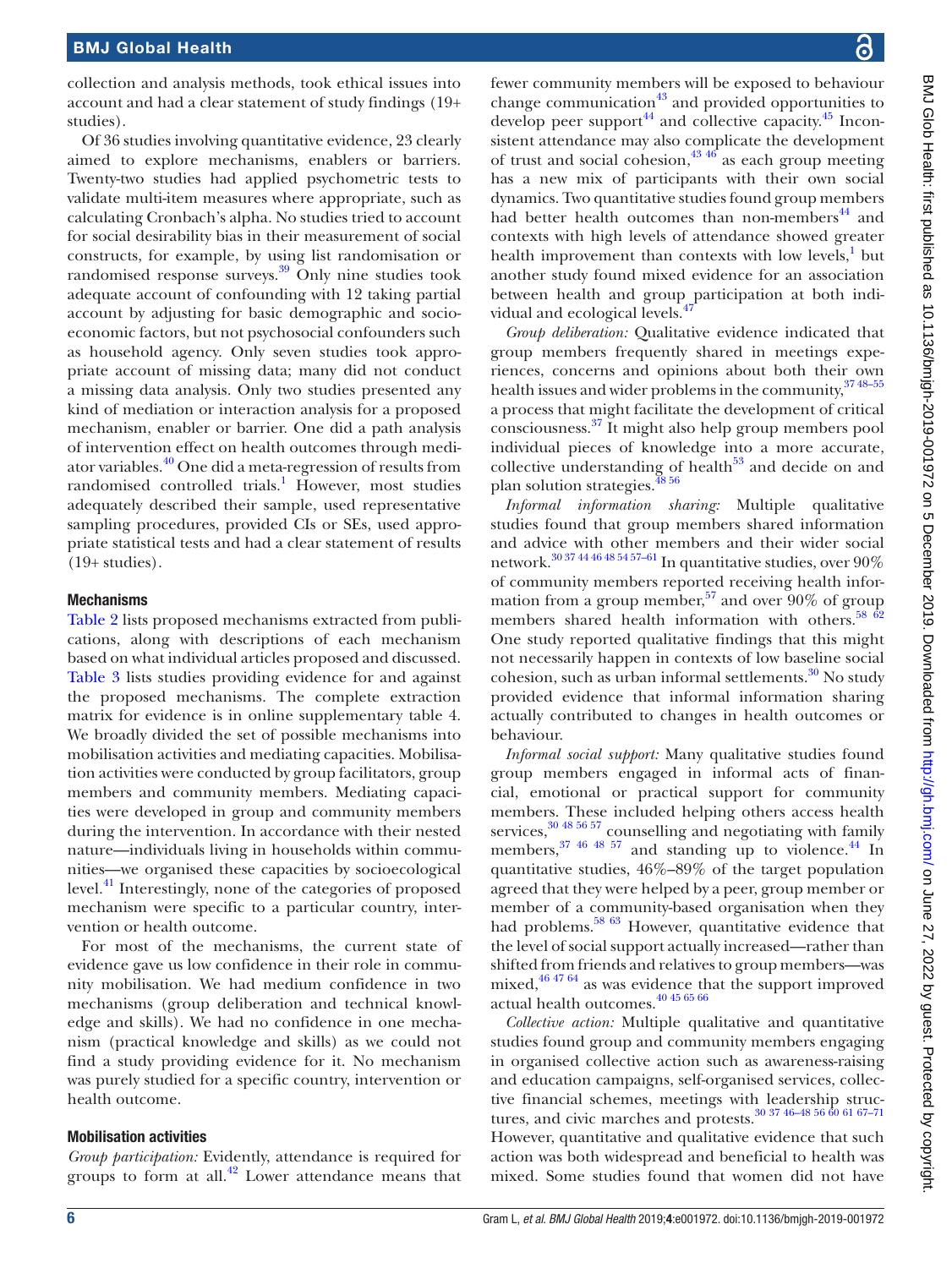<span id="page-6-0"></span>

| Table 2 Proposed mechanisms                       |                                                                                                                                                                                                                                               |                                                                                                         |
|---------------------------------------------------|-----------------------------------------------------------------------------------------------------------------------------------------------------------------------------------------------------------------------------------------------|---------------------------------------------------------------------------------------------------------|
| <b>Mobilisation activities</b>                    | <b>Description</b>                                                                                                                                                                                                                            | <b>Discussed by</b>                                                                                     |
| Group participation                               | Community members attend group meetings and become<br>members of their community group.                                                                                                                                                       | 1 30 42 - 47 49 55 61 62 67 69 70<br>76 80 107-113                                                      |
| Group deliberation                                | Group members engage in open, critical dialogue with each 2 4 22 25 37 42 43 48 49 51-55<br>other and their facilitator, identify shared problems, decide<br>on and set goals, develop collective solutions and evaluate<br>past initiatives. | 57 60 67 75-77 79-81 87 107<br>109 112-119                                                              |
| Individual acts of information<br>sharing         | Sharing information within the group and across social<br>networks in the wider community.                                                                                                                                                    | 15 30 37 44 46 48 54 57-62 71<br>86 107                                                                 |
| Informal social support                           | Mutual emotional, economic and practical support; referral<br>for health problems; crisis support and protection from<br>violence and harassment.                                                                                             | 2 4 15 22 30 37 40 44 - 48 51 55<br>58 63 - 66 72 73 77 81 82 84 85<br>111 114 119-122                  |
| Collective action                                 | Group and community members carry out collective action<br>to address shared health issues, such as protest, self-help<br>or resource mobilisation.                                                                                           | 1 4 8 15 23 25 30 37 42 44<br>46-48 52 56 58 60 61 65-67<br>69-74 78-81 85 109 111 113<br>116 121-124   |
| <b>Mediating capacities</b>                       | <b>Description</b>                                                                                                                                                                                                                            | <b>Discussed by</b>                                                                                     |
| Individual level                                  |                                                                                                                                                                                                                                               |                                                                                                         |
| Critical consciousness                            | Capacity to critically examine one's own and others' beliefs 437424346-4955607279<br>and values, relate one's own vulnerability to wider social<br>forces and question the immutability of everyday reality.                                  | 107 116 118 124 125                                                                                     |
| Attitudes and norms relevant<br>to a health issue | Concern for a health problem; perceived value of<br>addressing a health problem; perceived social disapproval<br>of harmful behaviour; critical personal attitude to harmful<br>behaviour.                                                    | 8 49 51 53 55 61 62 64 71 75<br>77-79 110 113 119 121 123                                               |
| Self-concept                                      | A sense of agency, purpose and inspiration in one's own<br>life; a sense of confidence and self-efficacy; self-worth<br>and self-esteem; a sense of entitlement to basic rights;<br>improved self-knowledge.                                  | 4 8 25 40 46 - 48 55 60 63 65 66<br>70 72 75 79-82 84 85 107 109<br>110 113 114 116 118 122 123         |
| Technical knowledge/skills                        | Knowledge of the epidemiology of a health problem,<br>knowledge of effective ways to address it, knowledge of<br>legal rights and entitlements.                                                                                               | 4 22 48 52 53 60 62 71 73 75 77<br>78 107 108 112 113 122 125                                           |
| Practical knowledge/skills                        | Leadership, negotiation and communication skills; problem<br>formulation, decision-making and problem-solving skills;<br>ability to translate theory into action.                                                                             | 4 25 37 40 49 61 - 63 70 79 - 81<br>84 115 116                                                          |
| Household level                                   |                                                                                                                                                                                                                                               |                                                                                                         |
| Women's position in the<br>household              | Status, respect, support and decision-making power in the<br>household for women.                                                                                                                                                             | 159 72 76 79 81 82 109 110 113<br>119 120 122 123                                                       |
| Collective level                                  |                                                                                                                                                                                                                                               |                                                                                                         |
| Social cohesion                                   | A shared sense of belonging, identity and trust; well<br>connected, mutually supportive social networks; cohesion<br>among group or community members.                                                                                        | 2 8 15 23 25 40 44 - 47 50 52 59<br>61 68 71 74 77 79 80 83 84 86<br>109-111 113-115 119 121 123<br>124 |
| Civic attitudes and norms                         | Shared attitudes and norms around informal social support<br>and collective action; shared belief in the collective efficacy<br>of one's group or community.                                                                                  | 2 8 15 25 40 44-46 50 52 64-66<br>68 71 73 77 80 84 85 108 111<br>121 124                               |
| Self-governance                                   | Sense of ownership over process of addressing a health<br>issue; presence of initiative and leadership; effective<br>management of own resources; ability to discuss, agree<br>and make decisions as a group.                                 | 8 15 23 25 46 51 61 63 64 68 71<br>73 78 83 86 111 113 122 126<br>127                                   |
| Institutional linkage                             | Dialogue and partnership between community and<br>institutions; better accountability and responsiveness of<br>institutions to the community; links between community<br>groups and institutions                                              | 4 8 25 47 48 51 56 61 63 64 67<br>68 74 78 115 120 126                                                  |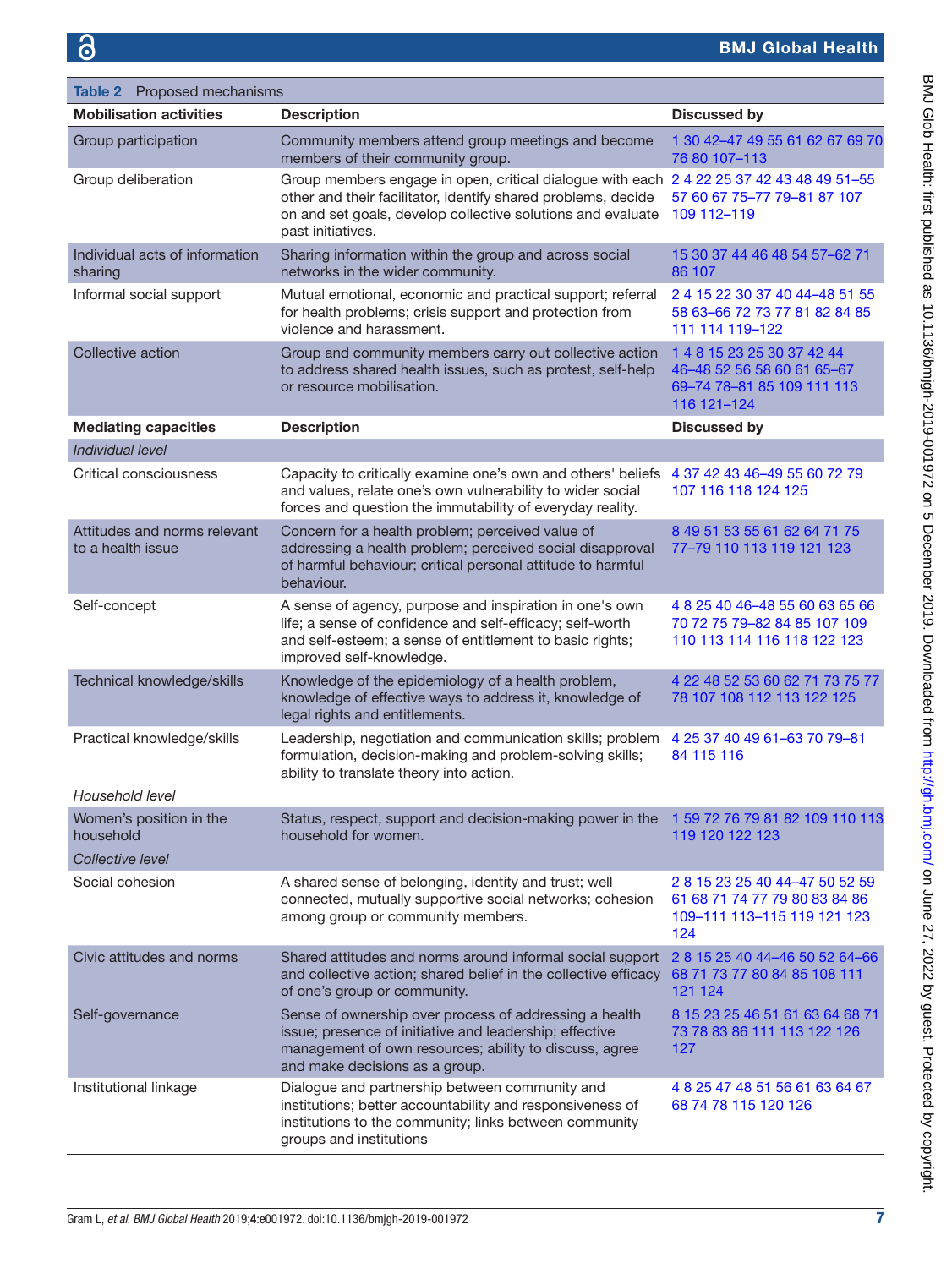<span id="page-7-0"></span>

| <b>Overall</b><br><b>Evidence for</b><br><b>Evidence against</b><br><b>Mixed evidence</b><br><b>Mobilisation</b><br>Quantitative<br>Qualitative<br>Quantitative<br>Qualitative<br>Quantitative<br><b>Confidence</b><br>Qualitative<br><b>activities</b><br>47<br>Group participation 42 43 46<br>1 44 45<br>None<br>None<br>None<br>Low<br>Group deliberation 37 48-50<br><b>None</b><br><b>None</b><br><b>None</b><br><b>None</b><br><b>None</b><br><b>Medium</b><br>$52 - 56$<br>37 44 46 48<br>Informal<br>57 58 62<br>None<br>None<br>30<br>None<br>Low<br>information sharing 54 57-61<br>Informal social<br>37 44 46 48<br>47 58 65 66<br>None<br>64<br>30<br>40 45<br>Low<br>support<br>52 57<br>Collective action<br>46 48 56 60<br>46 47 56 65 66 None<br>None<br>30 37 50 58<br>None<br>Low<br>61 67 - 69 71<br>70<br>7285<br>Qualitative<br>Quantitative<br>Qualitative<br>Quantitative<br>Qualitative<br>Quantitative<br><b>Overall</b><br><b>Mediating</b><br>confidence<br>capacities<br>Individual level<br>None<br>49<br>Critical<br>37 48 50 51<br><b>None</b><br><b>None</b><br>None<br>Low<br>53<br>consciousness<br>44<br>Attitudes and<br>59 71<br>62 71 75<br>None<br>76<br>None<br>Low<br>norms relevant to a<br>health issue<br>40<br>44<br>66<br>37 58 60 72<br>4775<br>None<br>Low<br>Self-concept<br>Technical<br>48 53 56 60<br>56 62 71 77 78 None<br>None<br>Medium<br>None<br>None<br>61<br>knowledge/skills<br>Practical<br><b>None</b><br><b>None</b><br><b>None</b><br>None<br><b>None</b><br><b>None</b><br><b>None</b><br>knowledge/skills<br>Household level<br>72<br>54<br>Women's position<br>5972<br>None<br>8182<br>76<br>Low<br>in the household<br>Collective level<br>86<br>46 52 60<br>43 59 83<br>50 55<br>40<br>Social cohesion<br>$45 - 47$<br>Low<br>Civic attitudes and<br>44 46 65 85<br>None<br>40 45 64 66 84 Low<br>None<br>None<br>None<br>norms<br>6878<br>83<br>None<br>46<br>7386<br>Self-governance<br>None<br>Low | Table 3 | Evidence concerning mechanisms |  |  |  |
|-------------------------------------------------------------------------------------------------------------------------------------------------------------------------------------------------------------------------------------------------------------------------------------------------------------------------------------------------------------------------------------------------------------------------------------------------------------------------------------------------------------------------------------------------------------------------------------------------------------------------------------------------------------------------------------------------------------------------------------------------------------------------------------------------------------------------------------------------------------------------------------------------------------------------------------------------------------------------------------------------------------------------------------------------------------------------------------------------------------------------------------------------------------------------------------------------------------------------------------------------------------------------------------------------------------------------------------------------------------------------------------------------------------------------------------------------------------------------------------------------------------------------------------------------------------------------------------------------------------------------------------------------------------------------------------------------------------------------------------------------------------------------------------------------------------------------------------------------------------------------------------------------------------------------------------------------------------------------------|---------|--------------------------------|--|--|--|
|                                                                                                                                                                                                                                                                                                                                                                                                                                                                                                                                                                                                                                                                                                                                                                                                                                                                                                                                                                                                                                                                                                                                                                                                                                                                                                                                                                                                                                                                                                                                                                                                                                                                                                                                                                                                                                                                                                                                                                               |         |                                |  |  |  |
|                                                                                                                                                                                                                                                                                                                                                                                                                                                                                                                                                                                                                                                                                                                                                                                                                                                                                                                                                                                                                                                                                                                                                                                                                                                                                                                                                                                                                                                                                                                                                                                                                                                                                                                                                                                                                                                                                                                                                                               |         |                                |  |  |  |
|                                                                                                                                                                                                                                                                                                                                                                                                                                                                                                                                                                                                                                                                                                                                                                                                                                                                                                                                                                                                                                                                                                                                                                                                                                                                                                                                                                                                                                                                                                                                                                                                                                                                                                                                                                                                                                                                                                                                                                               |         |                                |  |  |  |
|                                                                                                                                                                                                                                                                                                                                                                                                                                                                                                                                                                                                                                                                                                                                                                                                                                                                                                                                                                                                                                                                                                                                                                                                                                                                                                                                                                                                                                                                                                                                                                                                                                                                                                                                                                                                                                                                                                                                                                               |         |                                |  |  |  |
|                                                                                                                                                                                                                                                                                                                                                                                                                                                                                                                                                                                                                                                                                                                                                                                                                                                                                                                                                                                                                                                                                                                                                                                                                                                                                                                                                                                                                                                                                                                                                                                                                                                                                                                                                                                                                                                                                                                                                                               |         |                                |  |  |  |
|                                                                                                                                                                                                                                                                                                                                                                                                                                                                                                                                                                                                                                                                                                                                                                                                                                                                                                                                                                                                                                                                                                                                                                                                                                                                                                                                                                                                                                                                                                                                                                                                                                                                                                                                                                                                                                                                                                                                                                               |         |                                |  |  |  |
|                                                                                                                                                                                                                                                                                                                                                                                                                                                                                                                                                                                                                                                                                                                                                                                                                                                                                                                                                                                                                                                                                                                                                                                                                                                                                                                                                                                                                                                                                                                                                                                                                                                                                                                                                                                                                                                                                                                                                                               |         |                                |  |  |  |
|                                                                                                                                                                                                                                                                                                                                                                                                                                                                                                                                                                                                                                                                                                                                                                                                                                                                                                                                                                                                                                                                                                                                                                                                                                                                                                                                                                                                                                                                                                                                                                                                                                                                                                                                                                                                                                                                                                                                                                               |         |                                |  |  |  |
|                                                                                                                                                                                                                                                                                                                                                                                                                                                                                                                                                                                                                                                                                                                                                                                                                                                                                                                                                                                                                                                                                                                                                                                                                                                                                                                                                                                                                                                                                                                                                                                                                                                                                                                                                                                                                                                                                                                                                                               |         |                                |  |  |  |
|                                                                                                                                                                                                                                                                                                                                                                                                                                                                                                                                                                                                                                                                                                                                                                                                                                                                                                                                                                                                                                                                                                                                                                                                                                                                                                                                                                                                                                                                                                                                                                                                                                                                                                                                                                                                                                                                                                                                                                               |         |                                |  |  |  |
|                                                                                                                                                                                                                                                                                                                                                                                                                                                                                                                                                                                                                                                                                                                                                                                                                                                                                                                                                                                                                                                                                                                                                                                                                                                                                                                                                                                                                                                                                                                                                                                                                                                                                                                                                                                                                                                                                                                                                                               |         |                                |  |  |  |
|                                                                                                                                                                                                                                                                                                                                                                                                                                                                                                                                                                                                                                                                                                                                                                                                                                                                                                                                                                                                                                                                                                                                                                                                                                                                                                                                                                                                                                                                                                                                                                                                                                                                                                                                                                                                                                                                                                                                                                               |         |                                |  |  |  |
|                                                                                                                                                                                                                                                                                                                                                                                                                                                                                                                                                                                                                                                                                                                                                                                                                                                                                                                                                                                                                                                                                                                                                                                                                                                                                                                                                                                                                                                                                                                                                                                                                                                                                                                                                                                                                                                                                                                                                                               |         |                                |  |  |  |
|                                                                                                                                                                                                                                                                                                                                                                                                                                                                                                                                                                                                                                                                                                                                                                                                                                                                                                                                                                                                                                                                                                                                                                                                                                                                                                                                                                                                                                                                                                                                                                                                                                                                                                                                                                                                                                                                                                                                                                               |         |                                |  |  |  |
|                                                                                                                                                                                                                                                                                                                                                                                                                                                                                                                                                                                                                                                                                                                                                                                                                                                                                                                                                                                                                                                                                                                                                                                                                                                                                                                                                                                                                                                                                                                                                                                                                                                                                                                                                                                                                                                                                                                                                                               |         |                                |  |  |  |
|                                                                                                                                                                                                                                                                                                                                                                                                                                                                                                                                                                                                                                                                                                                                                                                                                                                                                                                                                                                                                                                                                                                                                                                                                                                                                                                                                                                                                                                                                                                                                                                                                                                                                                                                                                                                                                                                                                                                                                               |         |                                |  |  |  |
|                                                                                                                                                                                                                                                                                                                                                                                                                                                                                                                                                                                                                                                                                                                                                                                                                                                                                                                                                                                                                                                                                                                                                                                                                                                                                                                                                                                                                                                                                                                                                                                                                                                                                                                                                                                                                                                                                                                                                                               |         |                                |  |  |  |
|                                                                                                                                                                                                                                                                                                                                                                                                                                                                                                                                                                                                                                                                                                                                                                                                                                                                                                                                                                                                                                                                                                                                                                                                                                                                                                                                                                                                                                                                                                                                                                                                                                                                                                                                                                                                                                                                                                                                                                               |         |                                |  |  |  |
|                                                                                                                                                                                                                                                                                                                                                                                                                                                                                                                                                                                                                                                                                                                                                                                                                                                                                                                                                                                                                                                                                                                                                                                                                                                                                                                                                                                                                                                                                                                                                                                                                                                                                                                                                                                                                                                                                                                                                                               |         |                                |  |  |  |
|                                                                                                                                                                                                                                                                                                                                                                                                                                                                                                                                                                                                                                                                                                                                                                                                                                                                                                                                                                                                                                                                                                                                                                                                                                                                                                                                                                                                                                                                                                                                                                                                                                                                                                                                                                                                                                                                                                                                                                               |         |                                |  |  |  |
| Institutional linkage 48 56 61 67<br>56<br>None<br>None<br>74<br>None<br>Low                                                                                                                                                                                                                                                                                                                                                                                                                                                                                                                                                                                                                                                                                                                                                                                                                                                                                                                                                                                                                                                                                                                                                                                                                                                                                                                                                                                                                                                                                                                                                                                                                                                                                                                                                                                                                                                                                                  |         |                                |  |  |  |

time to participate or that they only participated in forms of collective action that were relatively ineffectual, such as small microsavings groups that had insufficient funds to make a difference to health outcomes.<sup>[30 37 46 50 58 65 70 72](#page-14-23)</sup> Others found collective action was sometimes associated with improved health.<sup>[66 73 74](#page-15-8)</sup>

# Mediating capacities

# Individual level

*Critical consciousness:* Multiple qualitative studies described the development of critical consciousness—the ability to reflect critically on everyday reality and uncover the social roots of ill health—as a key contributor to social and behavioural change.<sup>37</sup> <sup>48 50</sup> Group meetings might have catalysed the development of critical consciousness by helping community members to understand the widespread, shared nature of their personal problems.<sup>51</sup> <sup>53</sup> However, one study suggested that the development of critical consciousness should not be taken for granted as group facilitators might act in counterproductive ways.<sup>[49](#page-15-4)</sup> Instead of engaging with group members as equal partners in their own right, they sought to position themselves as 'experts' tasked with ensuring that members provided the 'correct' answers to their questions.<sup>49</sup>

*Attitudes and norms relevant to a health issue:* Qualitative and quantitative studies of interventions to prevent violence against women generally found reductions in accepting attitudes towards violent practices, $59627576$  but this did not hold for all violence-related attitudes.<sup>[44 76](#page-14-35)</sup> Two quantitative studies measured changes in subjective norms and found reductions in beliefs that partners or community members approved of violent practices.<sup>62 75</sup> One study of an intervention to improve maternal health found qualitative and quantitative evidence for greater social pressure on husbands to support wives during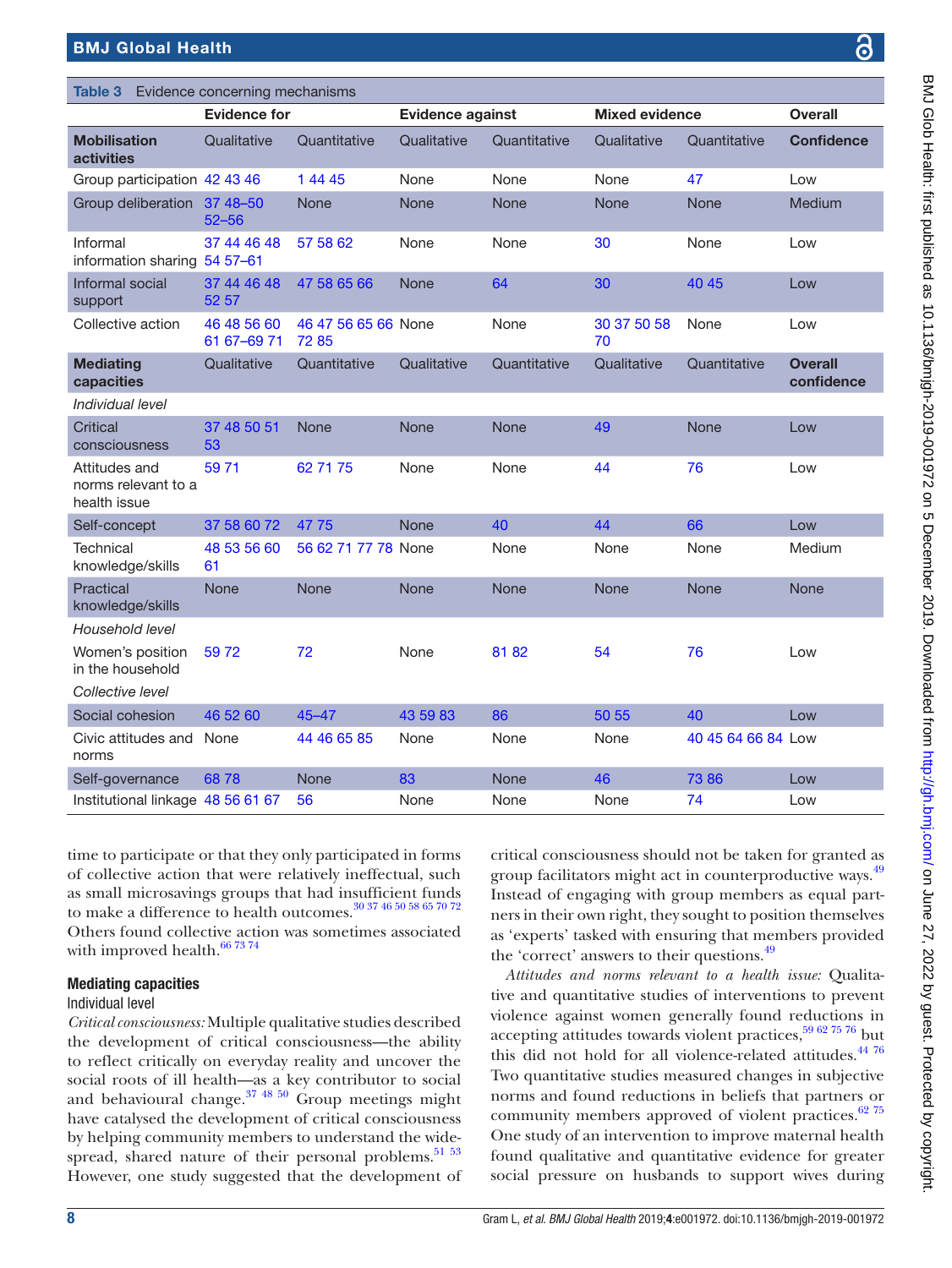pregnancy.<sup>[71](#page-15-20)</sup> We did not find a study linking changes in attitudes and norms directly with changes in health behaviours or outcomes.

*Self-concept:* Multiple qualitative studies reported increased self-confidence among group members as a result of gaining new knowledge, voicing opinions in public and connecting with people outside their household.[37 58 60 72](#page-14-28) Quantitative studies also found evidence for increased self-efficacy.<sup>[47 72 75](#page-14-37)</sup> However, the role of self-efficacy might vary by behaviour, as two studies of sex worker collectives found evidence for improved selfefficacy in dealing with clients and partners, but not with the police. $44\frac{66}{66}$  Only one study attempted to link self-efficacy with a health behaviour or outcome. $^{40}$  Disappointingly, it found no quantitative evidence that selfefficacy in condom use was linked with actual condom use.

*Technical knowledge and skills:* Qualitative studies found that groups enabled members to get a more accurate understanding of health by providing opportunities for them to pool individual knowledge through storytelling, visual games and other interactive learning activities.<sup>[48 53 60 61](#page-14-38)</sup> In turn, group members might share information with the wider community either informally or through organised collective action. One study of participatory women's groups found that 96% of groups organised health education sessions for the community.<sup>56</sup> Quantitative studies also consistently reported increases in knowledge of relevant health issues.<sup>62 71 77</sup> 78 However, we found no study evaluating whether increased knowledge was linked with improved health behaviour or outcomes.

*Practical knowledge and skills:* Thirteen articles discussed improvements in practical knowledge and skills as potentially part of the intervention mechanism. Examples included 'life skills',[79](#page-15-21) leadership,[25 37 40](#page-14-18) decision-making<sup>[80](#page-15-22)</sup> or skill in formulating and solving problems in general.<sup>4 37 79 81</sup> However, we found no articles providing direct evidence for this.

### Household level

*Women's position in the household:* Two qualitative studies of an intervention to prevent intimate partner violence found evidence for greater female autonomy and respect for wives from husbands. $5972$  However, quantitative evaluation of the same intervention showed a nonsignificant increase, $72$  while two quantitative studies of participatory women's groups found little evidence for impact on household agency.<sup>[81 82](#page-15-11)</sup> A qualitative study of an intervention to engage fathers in group discussion found that it actually entrenched patriarchal norms by encouraging husbands to police their wives' behaviour in accordance with advice from facilitators.<sup>54</sup> We found no study linking women's position in the household to health outcomes or behaviours in an intervention context.

# Collective level

*Social cohesion:* Multiple studies reported qualitative evidence that group members felt that their groups were based on principles of trust, solidarity and respect,  $4652$ extended their social networks, $60$  and provided them with a new social identity. $46\,50$  One quantitative study found non-significant evidence for greater community solidarity in times of crisis, $46$  another found members of sex work collectives reported a greater sense of unity with other sex workers. $\frac{47}{1}$  However, multiple qualitative studies reported limited social cohesion in community groups, $43\,59$  sometimes due to pre-existing divisions $50\,83$ and even loss of social cohesion $55$  when the intervention required group participants to act in non-conforming ways. Studies relating social cohesion to health outcomes reported mixed results. One found no quantitative evidence for an impact on condom use,  $45$  but another path analysis suggested that social cohesion mediated impacts on condom use. $40$ 

*Civic attitudes and norms:* Multiple quantitative studies of sex worker programmes sought to relate 'collective efficacy'—the belief that sex workers could work together to deal with shared problems—with intervention exposure and outcomes. The results were mixed and depended on the measure of collective efficacy, choice of outcome,  $44^{65}$   $84^{85}$  programme exposure,  $64$ confounders,  $40\frac{45}{3}$  geographical region<sup>64</sup> or period.<sup>66</sup> Only one study of a non-sex worker programme addressed this mechanism and found non-significant increases in belief in community support towards common goals.<sup>46</sup> Surprisingly, no qualitative studies reported on this intervention mechanism.

*Self-governance:* Qualitative studies emphasised the importance of community ownership of the problemsolving process and found that extensive capacity building could create a sense of ownership.<sup>68</sup> 78 Capacity for selfgovernance may be important for community groups, as corruption, mismanagement, and leadership challenges have all been found to undermine group solidarity and mobilisation activity. [46](#page-14-39) However, only three studies, two quantitative and one qualitative, systematically evaluated the impact of community mobilisation on capacity for self-governance. All found that community groups were not ready for independence and had limited poten-tial for long-term sustainability.<sup>[73 83 86](#page-15-17)</sup> We did not find a study linking this mechanism with health outcomes or behaviours.

*Institutional linkages:* Studies of participatory women's groups found qualitative evidence of group members engaging with the health system through a range of means: supporting local village health committees, holding meetings with health providers, training traditional birth attendants and lobbying local government[.48 56 67](#page-14-38) One study found that such activities were widespread, as 96% of groups invited health workers to hold health education sessions, 71% trained traditional birth attendants and 48% lobbied government for health workers to staff mobile clinics. $56$  Another found that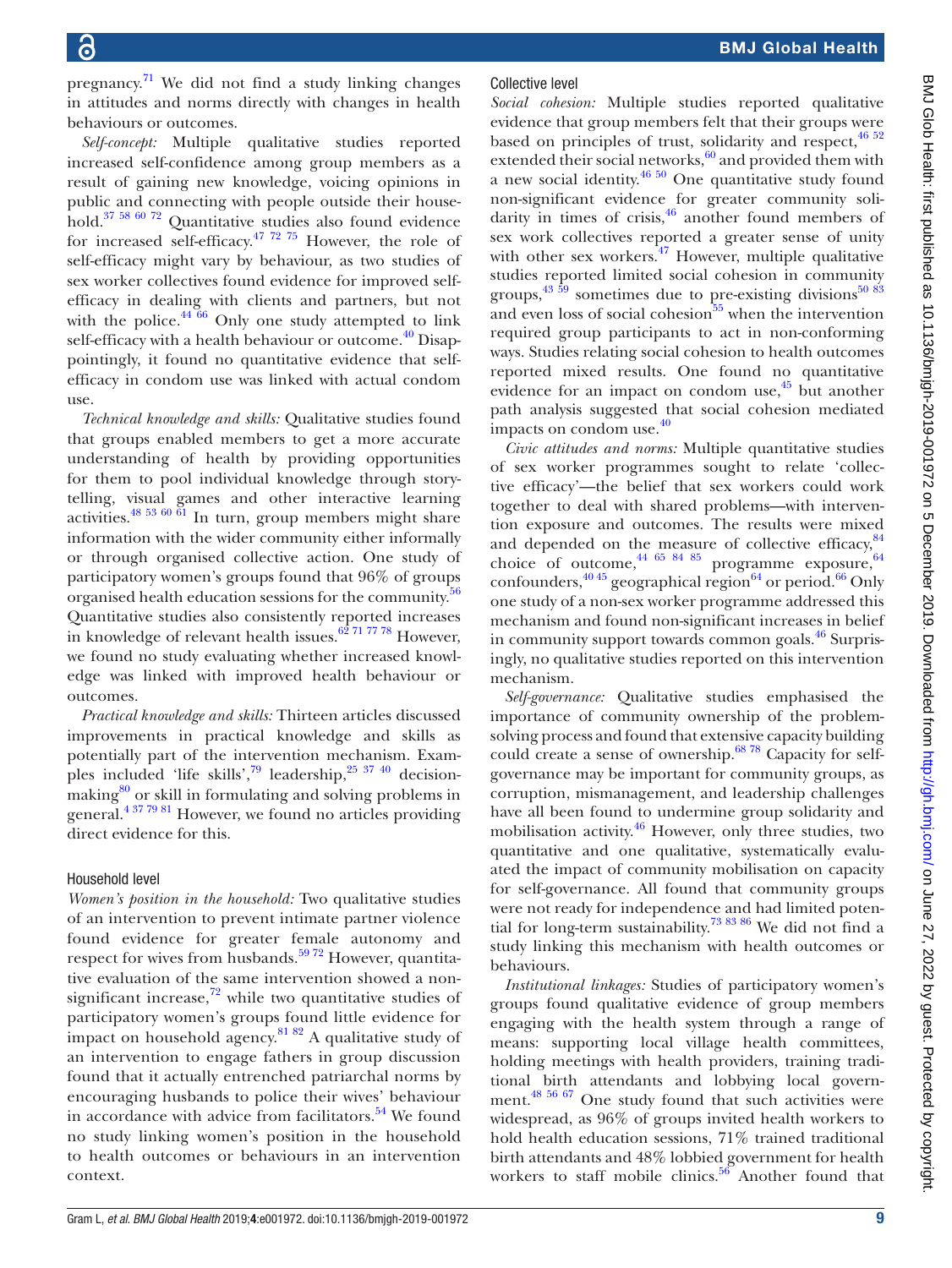<span id="page-9-0"></span>

| <b>Community context</b>                                       | Table 4 Proposed enablers and barriers<br><b>Description</b>                                                                                                                         | Discussed by                                          |
|----------------------------------------------------------------|--------------------------------------------------------------------------------------------------------------------------------------------------------------------------------------|-------------------------------------------------------|
| Pre-existing poverty                                           | Material poverty, poor access to employment and<br>education, financial dependence on husbands or<br>employers, insecure tenure of housing.                                          | 30 37 43 45 49 50 54 55 58<br>67 76 83 84 110 112 127 |
| Supportive institutional-political<br>context                  | Political will to tackle health issue, health system<br>minimally functioning and able to respond to<br>community concerns, lack of violent conflict,<br>insecurity and instability. | 25 59 - 61 71 73 74 76 78 80<br>111 118 127           |
| Pre-existing social cohesion                                   | Existing sense of belonging, identity and trust, existing 22 30 50 64 70 73 83 84 121<br>social networks and community groups, history of<br>living and working together.            | 127                                                   |
| Supportive pre-existing health beliefs,<br>attitudes and norms | Existing awareness and concern with health issue,<br>prior confidence that issue can be addressed, culture<br>of open discussion around issue.                                       | 37 50 54 59 61 69 83 111 127                          |
| Pre-existing power hierarchies in the<br>community             | Lack of voice and decision-making power for women<br>in the community, stigmas of sex and reproduction,<br>power relations between men.                                              | 22 42 50 53 54 58 59 63 64<br>68 69 81 83 118 127     |
| Pre-existing power hierarchies within<br>households            | General lack of female household agency; husbands<br>forbidding wives to attend group meetings; unequal<br>power relations between daughters-in-law and<br>mothers-in-law.           | 42 43 49 50 58 59 62 67 69<br>79 81 82 110 114 119    |
| <b>Intervention context</b>                                    | <b>Description</b>                                                                                                                                                                   | Discussed by                                          |
| Intervention design and management                             |                                                                                                                                                                                      |                                                       |
| Staff management                                               | Effective recruitment, training and supervision of<br>group facilitators; staff confidence, motivation and<br>retention.                                                             | 37 42 49 52 58 67 78 80 83<br>107 112 125             |
| Incentives for participation                                   | Cash or food transfers at group meetings;<br>reimbursements for taxi fare; microfinance initiatives;<br>help accessing entitlements.                                                 | 37 43 48 55 58 59 70 86 87<br>107 108                 |
| Managing community relations                                   | Engaging stakeholders; avoiding backlash; building<br>relationships with community members.                                                                                          | 2 50 52 61 78 83 87 122                               |
| Intervention implementation                                    |                                                                                                                                                                                      |                                                       |
| Respect for local people, knowledge<br>and practices           | Avoiding trying to 'teach' group members and being<br>open to learning from group members; negotiating<br>flexibly, not demanding change.                                            | 37 42 48-50 61 62 69 114<br>122 127                   |
| Relevant education tools                                       | Locally accessible education materials; relevant<br>language used; presence of a meeting agenda.                                                                                     | 42 48-50 69 107 109                                   |
| Inclusion of less powerful<br>subpopulations                   | Participation of less powerful community members<br>and equal opportunity for all to contribute to group<br>activities                                                               | 37 48 50 - 52 69 83 107 109<br>114 122                |

group members often continued to broker links between community members and the health system after the end of the intervention. $^{61}$  However, a quantitative a study of a social accountability initiative found mixed evidence for increased feelings of trust, shared power or mutual responsibility between community members and health workers, despite the intervention being designed to improve relationships between the community and health workers.<sup>[74](#page-15-18)</sup> We did not find a study relating this mechanism to a health outcome or a health behaviour.

# Enablers and barriers

[Table](#page-9-0) 4 shows a collation of proposed enablers and barriers. [Table](#page-10-0) 5 lists studies providing evidence for and against them. The complete extraction matrix for evidence is in [online supplementary file 4.](https://dx.doi.org/10.1136/bmjgh-2019-001972) We can broadly divide enablers and barriers into those that pertain to the community or to the intervention context, and further divide intervention context into intervention design and management and intervention implementation. None of the proposed enablers or barriers were specific to a particular country, intervention or health outcome.

We had medium confidence in most of the proposed enablers and barriers, and low confidence for two barriers (pre-existing poverty and pre-existing supportive health beliefs, attitudes and norms). Apart from preexisting social cohesion and inclusion of vulnerable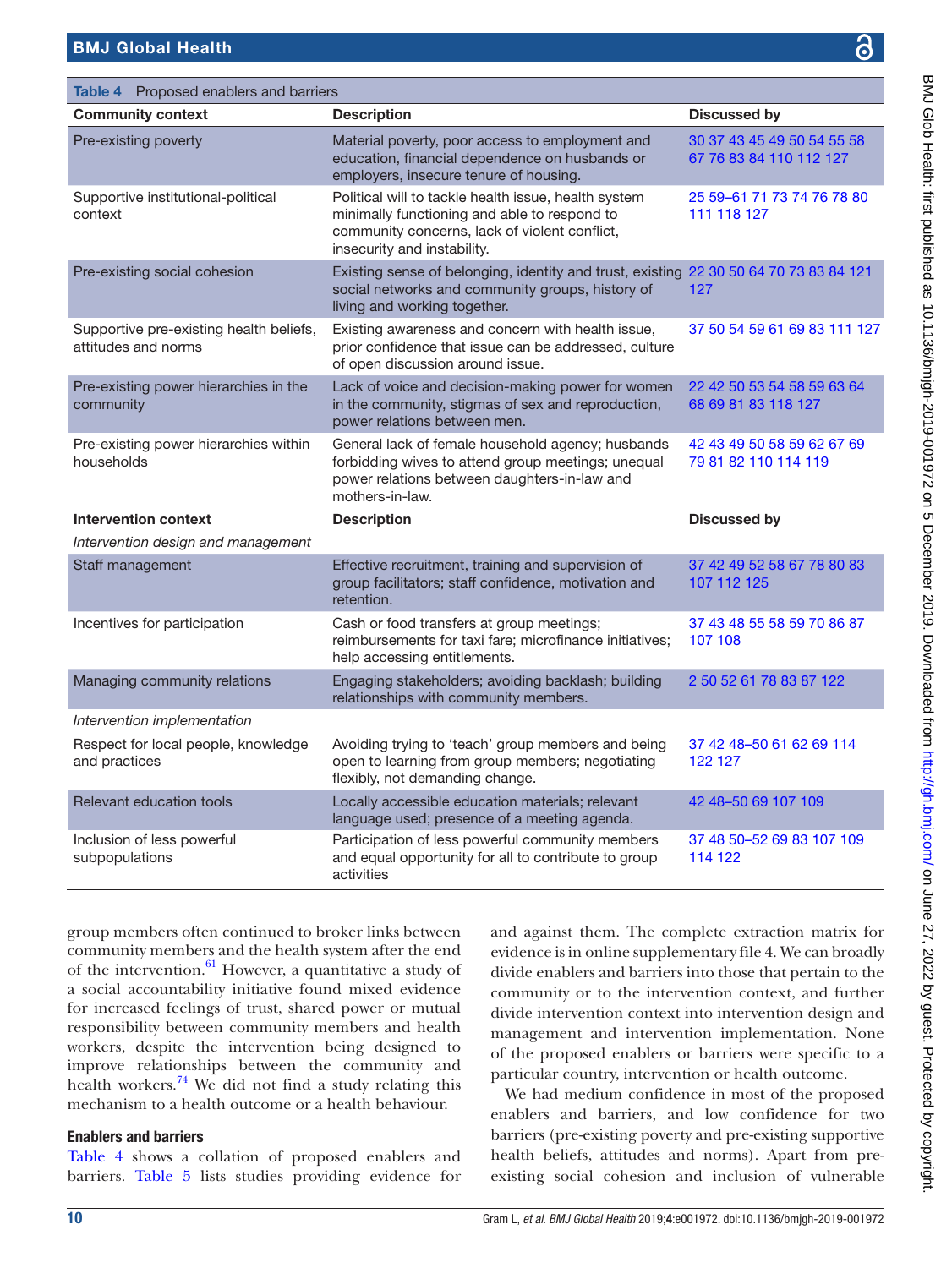<span id="page-10-0"></span>

| Evidence concerning enablers and barriers<br>Table 5                    |                   |      |                  |                                       |                       |              |            |
|-------------------------------------------------------------------------|-------------------|------|------------------|---------------------------------------|-----------------------|--------------|------------|
|                                                                         | Evidence for      |      | Evidence against |                                       | <b>Mixed evidence</b> |              | Overall    |
| <b>Community context</b>                                                | Qualitative       |      |                  | Quantitative Qualitative Quantitative | Qualitative           | Quantitative | confidence |
| Barrier: pre-existing poverty                                           | 30 43 50 55 83    | None |                  | 89                                    | None                  | 58           | Low        |
| Enabler: supportive institutional-political context                     | 3761              | None | None             | None                                  | None                  | None         | Medium     |
| Enabler: pre-existing social cohesion                                   | 5083              | None | None             | None                                  | None                  | None         | Medium     |
| norms<br>Enabler: supportive pre-existing health beliefs, attitudes and | 50 53 54 58 59 68 | 53   | 4872             | None                                  | None                  | None         | Low        |
| Barrier: pre-existing power hierarchies in the community                | 50 54 69 83       | None | None             | None                                  | None                  | None         | Medium     |
| Barrier: pre-existing power hierarchies within households               | 43505869          | 82   | None             | None                                  | None                  | None         | Medium     |
| Intervention context                                                    |                   |      |                  |                                       |                       |              |            |
| Intervention design and management                                      |                   |      |                  |                                       |                       |              |            |
| Enabler: staff management                                               | 42 49 58 83       | None | None             | None                                  | None                  | None         | Medium     |
| Enabler: incentives for participation                                   | 37 43 58 59       | 8186 | None             | None                                  | None                  | None         | Medium     |
| Enabler: management of community relations                              | 50 52 87          | None | None             | None                                  | None                  | None         | Medium     |
| Intervention implementation                                             |                   |      |                  |                                       |                       |              |            |
| Enabler: respect for local people, knowledge and practices              | 37 49 50          | None | None             | None                                  | None                  | None         | Medium     |
| Enabler: relevant education tools                                       | 42 48 50 69 71    | None | None             | None                                  | None                  | None         | Medium     |
| Enabler: inclusion of less powerful subpopulations                      | 89                | 89   | None             | None                                  | None                  | None         | Medium     |
|                                                                         |                   |      |                  |                                       |                       |              |            |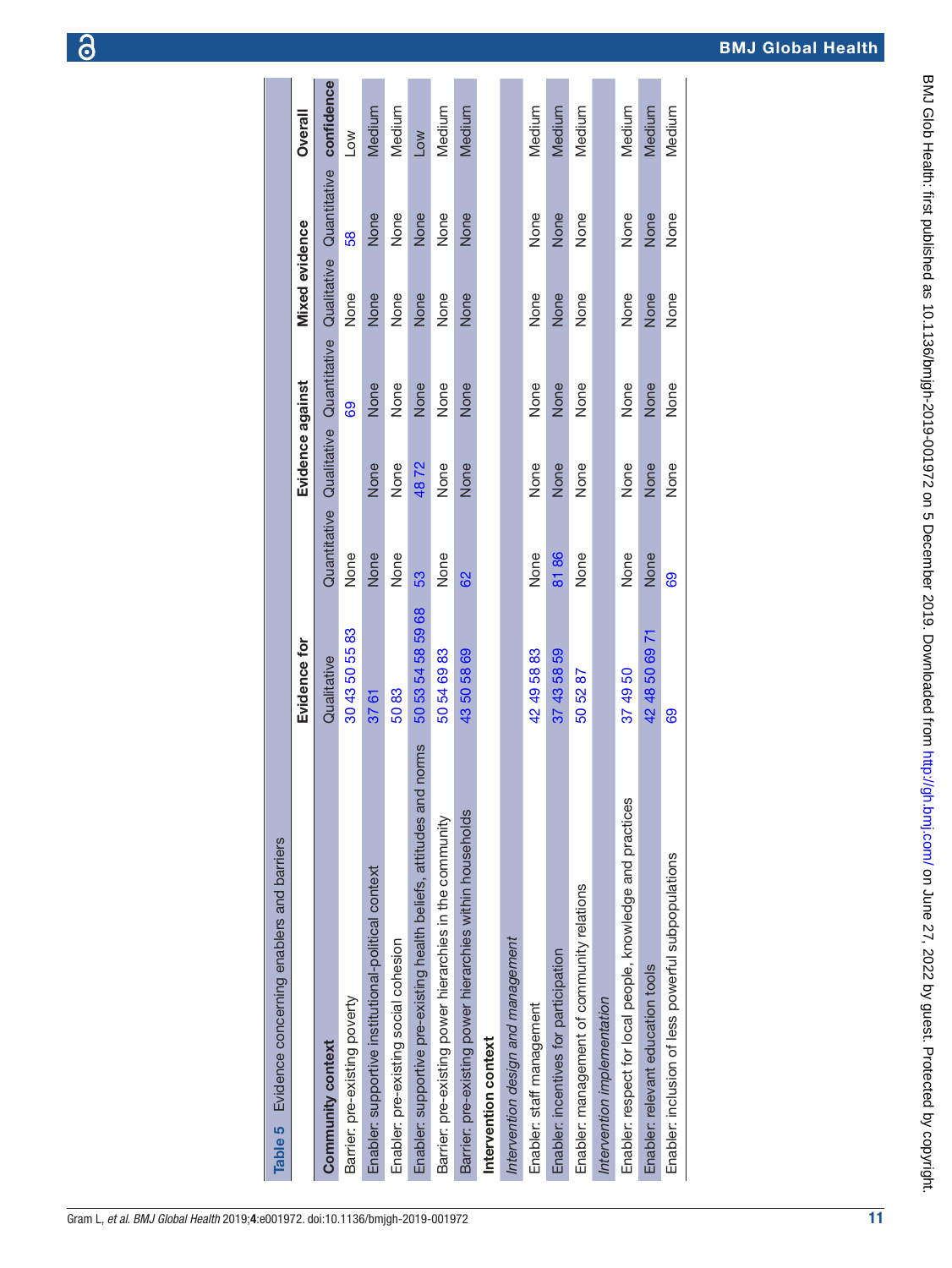subpopulations, no other enabler or barrier was purely studied for one specific country, intervention or health outcome. Evidence concerning pre-existing social cohesion only existed in India and evidence concerning inclusion of vulnerable subpopulations as an enabler only existed for participatory women's groups in maternal and child health. We found no study directly linking enablers or barriers to intervention impact on health behaviour or outcomes.

### Community context

*Pre-existing poverty:* Qualitative studies reported high levels of pre-existing poverty in the target population impeded intervention efforts by reducing participant time for group activities,  $30\,43\,55\,83$  reducing participant social status in the community, $50\,58$  disrupting solidarity through competition over resources,  $43\frac{50\frac{83}{10}}{10}$  displacing focus on long-term social change with immediate material concerns,<sup>3043</sup> or reducing participant agency through economic dependency on others.<sup>[43](#page-14-34)</sup> However, poverty might also increase motivation to engage with the intervention if people perceived themselves to have greater need of it. Quantitative results from two different interventions showed that poorer and less educated women were actually more likely to attend group meetings, while qualitative results showed that better-off women perceived less need to attend.<sup>[58 69](#page-15-2)</sup>

*Supportive institutional-political context:* One qualitative study $61$  found that local support from political groups and health staff enabled more active groups, and discussions were livelier and more productive when local health and government personnel attended meetings. Conversely, another qualitative study found that community leaders sometimes prohibited collective action that did not fall in line with their views, leading to group members giving up on the planned action.<sup>[37](#page-14-28)</sup>

*Pre-existing social cohesion:* Two qualitative studies reported that less cohesive communities were more difficult to mobilise due to mistrust, competitiveness and social isolation.<sup>[50 83](#page-15-14)</sup>

*Supportive pre-existing health beliefs, attitudes and norms:* Studies of interventions to prevent violence against women reported that pre-existing beliefs and attitudes to marriage and masculinity affected men's motivation to participate in group meetings, engage in bystander intervention and allow their wives to participate.  $54\frac{54}{58}\frac{59}{59}$ Stigma associated with participation in group meetings was also found to reduce group attendance.<sup>68 69 83</sup> Nonetheless, studies also reported qualitative evidence that initial community resistance to tackling sensitive health issues could be overcome through continued dialogue with community members.<sup>4872</sup>

*Pre-existing power relations between community members:* Multiple qualitative studies described how hierarchical power relations between community members due to inequality along lines of gender, class, age or employment obstructed intervention efforts because more powerful community members excluded less powerful ones from

group meetings, $69$  challenged the authority of the less powerful to speak out in public,  $\frac{50,50,58}{50}$  or prevented the less powerful from being reached by programme staff.<sup>[83](#page-15-16)</sup>

*Pre-existing power hierarchies between household members:* Multiple studies found qualitative evidence of male partners and in-laws actively forbidding women from joining group meetings due to fears about women breaching seclusion norms, spreading gossip about their household, learning bad habits from others or becoming too independent. $43\frac{50\frac{69}{2}}{4}$  A quantitative study found spousal prohibition to be one of the most common reasons for non-participation.<sup>[62](#page-15-6)</sup>

### Intervention context

#### Intervention design and management

*Staff management:* Multiple studies reported qualitative evidence of poor staff management affecting intervention implementation. In two studies, poor staff morale caused either individual groups or whole programmes to be abandoned. $42\frac{58}{2}$  Another two studies found that pressure on staff to demonstrate performance on quantitative indicators and material incentives for such performance undermined sustainability, community ownership and participatory pedagogy.<sup>4983</sup>

*Incentives for participation:* Qualitative and quantitative studies of interventions providing material incentives found that they dramatically increased meeting attendance, $81$  promoted programme acceptability $59$  and motivated members to join.<sup>86</sup> Conversely, qualitative studies reported that lack of ability to pay for transport or forego time spent on income-earning work prevented participation in group meetings $43$  and collective action.  $3758$ 

*Managing community relations:* Qualitative studies reported that conscious effort to manage relationships with community members was key to trust and credibility. This involved hiring local people to convene group meetings,<sup>48</sup> engaging in dialogue with community stakeholders,<sup>52</sup> and providing tangible support to community members outside group meetings; for example, by helping them access entitlements. $50\frac{87}{2}$ 

#### Intervention implementation

*Respect for local people, knowledge and practices:* Qualitative studies have repeatedly described poor relationships between staff and community members—staff lacking an ethos of open communication and participation obstructing intervention efforts.  $374950$  This usually manifested as staff seeing the function of groups as sharing knowledge with women who were 'blank' to ensure they were able to give 'correct' answers and 'achieve' behaviour change, sometimes even through punitive measures. Conversely, negotiating peacefully and flexibly with communities rather than demanding change was found to convey respect for local views and facilitate acceptance of intervention messages.<sup>50</sup>

*Relevant education tools:* Multiple studies noted how the use of simple, locally appropriate, fun discussion tools such as picture cards, stories or interactive games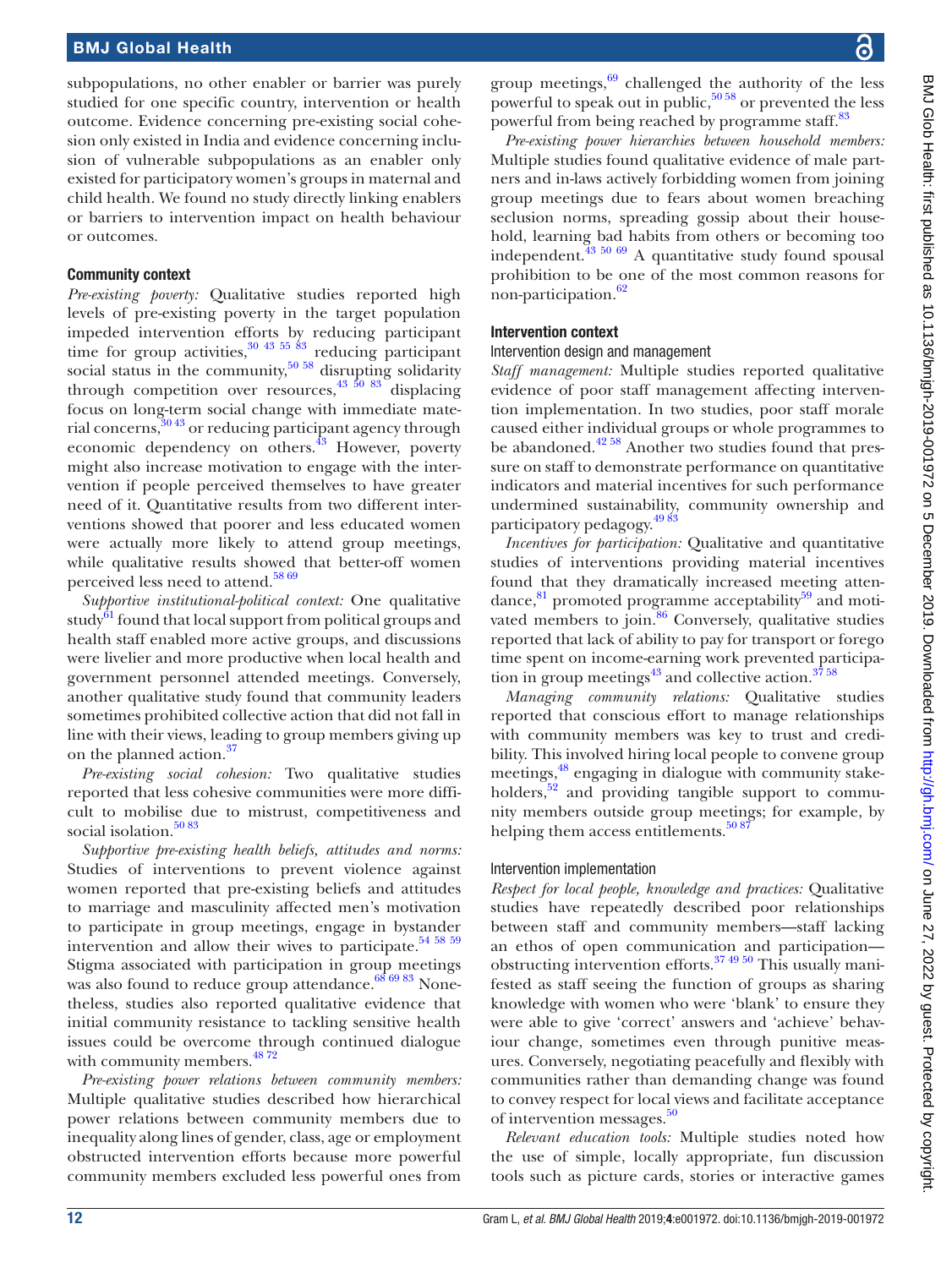stimulate critical thinking and enhance learning in groups.<sup>[48 50 69 71](#page-14-38)</sup> Conversely, where facilitators lacked a clear agenda, relevant health education tools or knowledge of appropriate language for group meetings,  $42\frac{50}{2}$ group members protested that meetings were a waste of their time and sometimes even dissolved their groups.

*Inclusion of less powerful subpopulations:* A mixed-methods study concluded that socioeconomic differentials in attendance at participatory women's group meetings were small because of active measures to include less powerful subpopulations: facilitators went door-to-door to invite and persuade poor women to attend and deliberately convened meetings close to their homes at conve-nient times.<sup>[69](#page-15-27)</sup>

## **DISCUSSION**

To our knowledge, this is the first mixed-methods systematic review of mechanisms, enablers and barriers to health promotion through community groups. Our review uncovered a large number of possible mechanisms, enablers and barriers, ranging from group participation to institutional linkage, from community power relations to staff and resource management. However, the number of articles proposing a mechanism, enabler or barrier exceeded the number providing evidence for it. Eleven articles proposed inclusion of marginalised populations as an enabler of intervention impact, but only one provided evidence for it. Fifteen studies proposed improved practical skills in making decisions, solving problems and assuming leadership as a mechanism, but no articles provided evidence. Thirteen studies proposed supportive institutional-political context as an enabler, but only two studies provided evidence. Our Risk of Bias assessment did not produce high confidence in any one mechanism, enabler or barrier. We are reluctant to add to this theory-evidence gap by proposing a conceptual framework of mechanisms, enablers or barriers. Nonetheless, we believe our results gesture towards issues for policy-makers and researchers to consider.

First, our review shows the complexity of successfully delivering community mobilisation interventions. Implementers might need to ensure the cooperation of local stakeholders, while simultaneously challenging unequal power structures. They might need to show respect for local values while promoting attitude and norm change. They might have to nurture community ownership over health, while promoting help-seeking from external providers. This potential need to accommodate multiple, at times conflicting, desiderata resonates with descriptions in past literature of implementers having to allow a certain degree of 'necessary contradiction' between ideology and practice in order for their intervention to succeed.<sup>88</sup> Second, our results show that positive social processes to address health problems cannot be taken for granted. Past studies have cautioned that calls for greater community participation in health often assume that involving people in programme decisions

will cause them to be empowered, without an evidential basis for this claim.<sup>10 89 90</sup> Our review results support this strongly, as almost all our proposed categories of mechanism involved studies reporting evidence both for and against. Finally, our study shows how issues of power are intricately entangled in the production of health. The majority of enablers and barriers could be cast in terms of problematic distributions of power between different stakeholders, whether household members, community members or implementing agencies. The majority of mechanisms addressed the individual and collective powers of the target population to mobilise and take action. This echoes a recent review, which found power relations to be key to influencing health outcomes in community participation initiatives.<sup>91</sup>

Our review revealed clear gaps in the current evidence base. Fully 91% of studies were based in South Asia or sub-Saharan Africa, presenting a need for more studies in Latin America, East Asia and the Middle East. We found limited theory and evidence concerning social processes at the household level, as all the studies recovered focused on issues of gender equality and women's empowerment. Future studies might be able to uncover more clues about household-level processes in community mobilisation if they complement a traditional conflict perspective $92$  with theoretical frameworks on topics such as family communication, $93$  family systems dynamics $94$  or family development $95$  adapted to local context. Similar to a recent systematic review of the impact of combination HIV programmes on empowerment and agency, $96$  we found studies linking mechanisms, enablers and barriers to health behaviour or outcomes rare. Although evidence may exist outside the context of community mobilisation interventions, it is important to generate evidence from specific interventions, because the intervention context itself may affect mechanisms. For example, a recent study of an intervention to prevent intimate partner violence in Uganda found that social capital was associated with bystander intervention in intervention areas, but not control areas. $\frac{97}{2}$  The researchers hypothesised that intervention areas might have established social norms disapproving of violence that allowed social capital to be translated into action against violence.

Our review suggests improvements to strengthen theory and research methods. Despite growing momentum for realist enquiry, $^{12}$  $^{12}$  $^{12}$  theoretical writing tended to use linear conceptualisations of intervention mechanism akin to pure logic models.<sup>[98](#page-16-6)</sup> For example, a theory of change for the prevention of intimate partner violence might posit that group discussions about gender norms lead to increased awareness, which in turn causes behavioural change, which in turn improves health. $76$  This affected our review, as we sought only to evaluate mechanisms that had already been proposed by global health researchers. The many mechanisms we found mixed evidence for point to a clear need for more nuanced approaches, such as realist theory, in which mechanisms only activate when 'firing conditions' are met. $99$  For example, a recent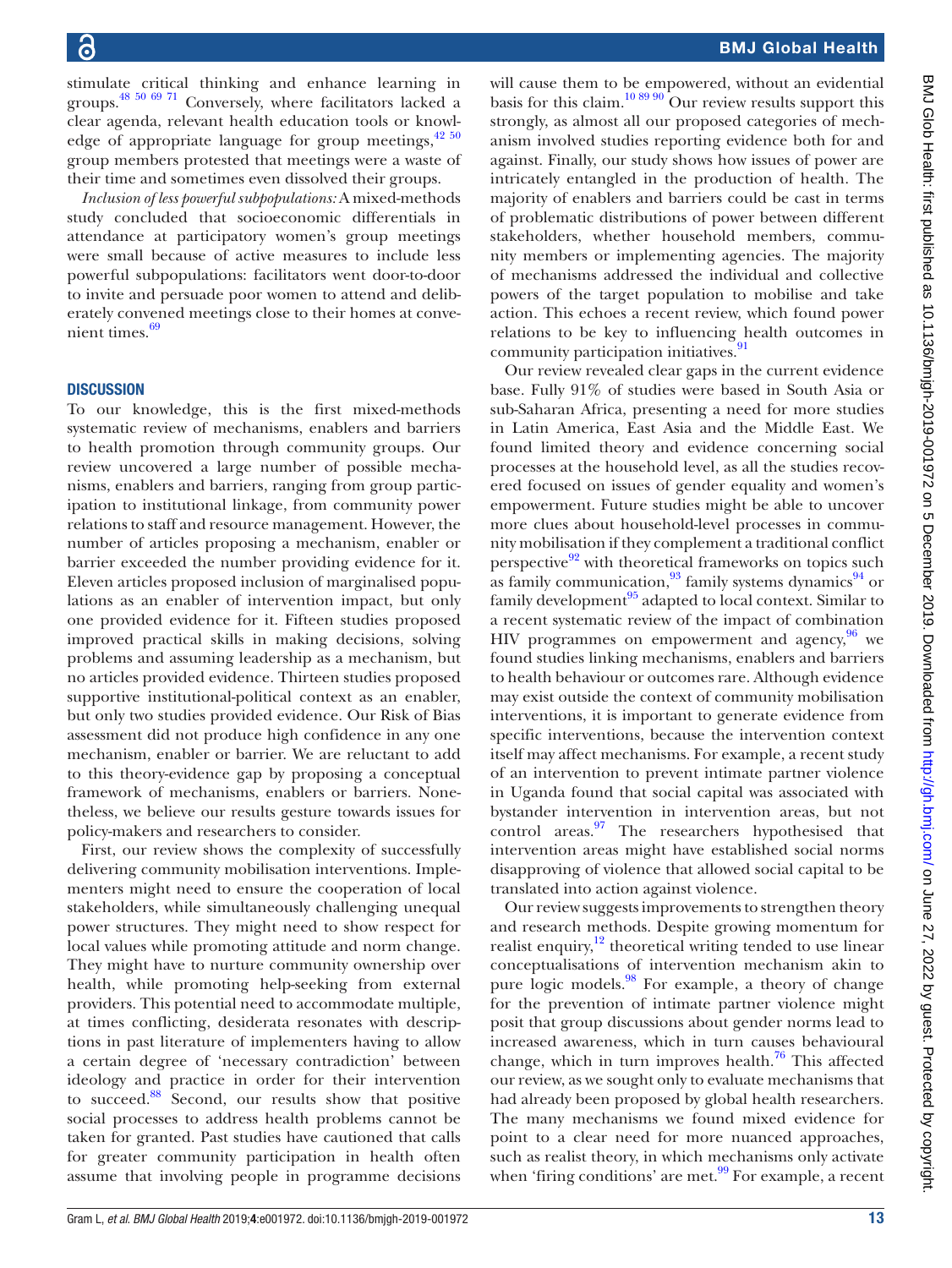theory of change of community mobilisation to prevent domestic violence in India posited that community members being willing to participate in the programme was a necessary precondition for groups with collective agency to develop.<sup>100</sup> Current best practice guidelines for theories of change actually recommend listing necessary conditions for mechanisms. $^{101}$  By moving beyond pure logic models as the theoretical basis for interventions, future researchers might develop evaluative frameworks that better capture complexity in community mobilisation.

At the level of empirical testing, our Risk of Bias assessment showed the need for more comprehensive approaches to providing empirical evidence for context and process. Few studies attempted to account for socially desirable responses from study participants despite the often explicit intention of community mobilisers to activate positive social processes of community ownership and increased social cohesion.<sup>102 103</sup> Qualitative studies using a realist or critical realist ontology might benefit from reduced reliance on self-report through greater use of ethnographic observation.<sup>[104](#page-16-11)</sup> Quantitative studies might benefit from triangulation with techniques to correct for social desirability bias such as list randomisation and randomised response surveys.<sup>39</sup> Causal evidence for a true mediating role of many proposed mechanisms was also weak. As mentioned before, evaluations rarely accounted convincingly for confounding, provided evidence of mediator impact on health outcomes or behaviour, or performed statistical mediation analysis. Future mechanism evaluations might benefit from use of quasi-experimental methods. For example, a study of political protest exploited natural random variation in turn-out at Tea Party events due to rainfall in the USA to estimate the impact of protest size on political response. [105](#page-16-12)

# Limitations

Given our use of explicit search terms for 'community mobilisation' and 'social mobilisation', we may have missed articles that did not label their intervention as such. Some researchers describe interventions consistent with our definition of 'community mobilisation' under the headings 'community participation' or 'community engagement'.[4 25](#page-14-1) As we explained, we chose our terms as a pragmatic compromise due to the need to exclude interventions that were not community mobilisation interventions in the face of disagreement in the academic literature over the precise difference—if any—between participation, engagement and mobilisation.

A sizeable proportion of studies (20%) concerned the Avahan initiative to prevent HIV/STI infections among sex workers in India. This may have weighted theory and evidence towards its assumptions and conclusions. However, all the mechanisms, enablers and barriers except two were proposed and empirically investigated for multiple countries, interventions and health outcomes. None were exclusively proposed or empirically

investigated by studies from Avahan, and Avahan studies did not appear disproportionately supportive or opposed to particular mechanisms, enablers or barriers compared with studies of other interventions.

Finally, only one reviewer was involved in article screening due to resource limitations, which might have resulted in relevant articles being missed.<sup>106</sup>

### **CONCLUSION**

In response to past scepticism concerning the state of theory in community mobilisation research, $2^{10}$  15 16 we reviewed the global health literature for mechanisms, enablers and barriers to health promotion in community mobilisation interventions. Our review uncovered numerous potential mechanisms, enablers and barriers to explore. We hope that researchers and practitioners consider it a basis for developing hypotheses to investigate in their own community mobilisation interventions. In doing so, we collectively move closer towards an evidence-based theory of community mobilisation.

Twitter Lu Gram [@LuGram12](https://twitter.com/LuGram12)

Acknowledgements We would like to thank Andrea Blanchard, Komal Bhatia, Geordan Shannon, and Neha Batura for their valuable input to this paper.

Contributors All authors made substantial contributions to study design. LG conceived of the original idea, performed search, retrieval and filtering of literature, conducted all first extractions, analysed the result and drafted the original manuscript. AA and AF conducted second extraction of basic study characteristics, theories, concepts or models referenced, proposed mechanisms, enablers and barriers. AF also conducted second extraction of risk of bias. DO and ND adjudicated in case of disagreements over the above extractions and also conducted second extraction of evidence for mechanisms, enablers and barriers. All authors reviewed the manuscript for important intellectual content. All authors have given approval of this final version to be published and agree to be accountable for all aspects of the work. No others fulfil the criteria for authorship.

Funding This work was funded by Wellcome Trust (206417/Z/17/Z).

Competing interests None declared.

Patient and public involvement statement No patients or members of the public were involved in this study.

Patient consent for publication Not required.

Provenance and peer review Not commissioned; externally peer reviewed.

Data availability statement There are no data in this work.

Open access This is an open access article distributed in accordance with the Creative Commons Attribution 4.0 Unported (CC BY 4.0) license, which permits others to copy, redistribute, remix, transform and build upon this work for any purpose, provided the original work is properly cited, a link to the licence is given, and indication of whether changes were made. See: [https://creativecommons.org/](https://creativecommons.org/licenses/by/4.0/) [licenses/by/4.0/](https://creativecommons.org/licenses/by/4.0/).

#### ORCID iD

Lu Gram<http://orcid.org/0000-0002-3905-0465>

#### <span id="page-13-0"></span>**REFERENCES**

- 1 Prost A, Colbourn T, Seward N, *et al*. Women's groups practising participatory learning and action to improve maternal and newborn health in low-resource settings: a systematic review and metaanalysis. *[The Lancet](http://dx.doi.org/10.1016/S0140-6736(13)60685-6)* 2013;381:1736–46.
- <span id="page-13-1"></span>2 Cornish F, Priego-Hernandez J, Campbell C, *et al*. The impact of community mobilisation on HIV prevention in middle and low income countries: a systematic review and critique. *[AIDS Behav](http://dx.doi.org/10.1007/s10461-014-0748-5)* 2014;18:2110–34.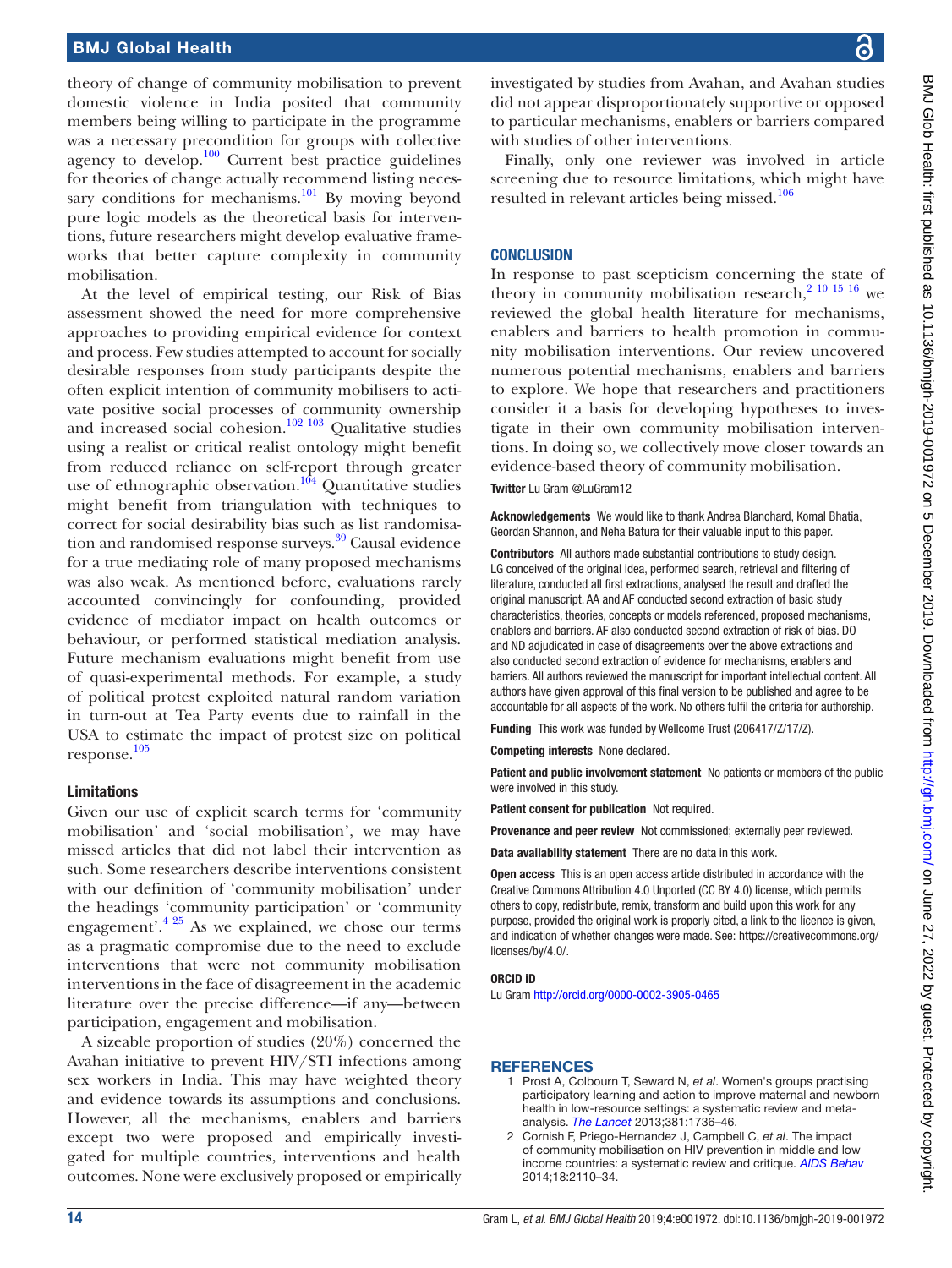# 6

# BMJ Global Health

- <span id="page-14-0"></span>3 Bourey C, Williams W, Bernstein EE, *et al*. Systematic review of structural interventions for intimate partner violence in low- and middle-income countries: organizing evidence for prevention. *[BMC](http://dx.doi.org/10.1186/s12889-015-2460-4)  [Public Health](http://dx.doi.org/10.1186/s12889-015-2460-4)* 2015;15:1.
- <span id="page-14-1"></span>4 Rosato M, Laverack G, Grabman LH, *et al*. Community participation: lessons for maternal, newborn, and child health. *[The](http://dx.doi.org/10.1016/S0140-6736(08)61406-3)  [Lancet](http://dx.doi.org/10.1016/S0140-6736(08)61406-3)* 2008;372:962–71.
- <span id="page-14-2"></span>5 Gruen RL, Elliott JH, Nolan ML, *et al*. Sustainability science: an integrated approach for health-programme planning. *[The Lancet](http://dx.doi.org/10.1016/S0140-6736(08)61659-1)* 2008;372:1579–89.
- <span id="page-14-3"></span>6 Edwards RW, Jumper-Thurman P, Plested BA, *et al*. Community readiness: research to practice. *[J Community Psychol](http://dx.doi.org/10.1002/(SICI)1520-6629(200005)28:3<291::AID-JCOP5>3.0.CO;2-9)* 2000;28:291–307.
- <span id="page-14-4"></span>7 George AS, Mehra V, Scott K, *et al*. Community participation in health systems research: a systematic review assessing the state of research, the nature of interventions involved and the features of engagement with communities. *[PLoS One](http://dx.doi.org/10.1371/journal.pone.0141091)* 2015;10:e0141091–25.
- <span id="page-14-5"></span>8 Galavotti C, Wheeler T, Kuhlmann AS, *et al*. Navigating the swampy lowland: a framework for evaluating the effect of community mobilisation in female sex workers in Avahan, the India AIDS initiative. *[J Epidemiol Community Health](http://dx.doi.org/10.1136/jech-2011-200465)* 2012;66 Suppl 2:ii9–15.
- <span id="page-14-6"></span>9 Pronyk PM, Hargreaves JR, Kim JC, *et al*. Effect of a structural intervention for the prevention of intimate-partner violence and HIV in rural South Africa: a cluster randomised trial. *[The Lancet](http://dx.doi.org/10.1016/S0140-6736(06)69744-4)* 2006;368:1973–83.
- <span id="page-14-7"></span>10 Rifkin SB. Examining the links between community participation and health outcomes: a review of the literature. *[Health Policy Plan](http://dx.doi.org/10.1093/heapol/czu076)* 2014;29:ii98–106.
- <span id="page-14-8"></span>11 Deaton A. Instruments, randomization, and learning about development. *[J Econ Lit](http://dx.doi.org/10.1257/jel.48.2.424)* 2010;48:424–55.
- <span id="page-14-9"></span>12 Bonell C, Fletcher A, Morton M, *et al*. Realist randomised controlled trials: a new approach to evaluating complex public health interventions. *[Soc Sci Med](http://dx.doi.org/10.1016/j.socscimed.2012.08.032)* 2012;75:2299–306.
- <span id="page-14-10"></span>13 Coryn CLS, Noakes LA, Westine CD, *et al*. A systematic review of theory-driven evaluation practice from 1990 to 2009. *[Am J Eval](http://dx.doi.org/10.1177/1098214010389321)* 2011;32:199–226.
- <span id="page-14-11"></span>14 Farrington DP. The Annals of the American Academy of Political and Social Science. In: *Methodological quality standards for evaluation research*. , 2003: 587, 49–68.
- <span id="page-14-40"></span>15 Altman L, Kuhlmann AKS, Galavotti C. Understanding the black box: a systematic review of the measurement of the community mobilization process in evaluations of interventions targeting sexual, reproductive, and maternal health. *[Eval Program Plann](http://dx.doi.org/10.1016/j.evalprogplan.2014.11.010)* 2015;49:86–97.
- 16 Lippman SA, Maman S, MacPhail C, *et al*. Conceptualizing community mobilization for HIV prevention: implications for HIV prevention programming in the African context. *[PLoS One](http://dx.doi.org/10.1371/journal.pone.0078208)* 2013;8:e78208.
- <span id="page-14-12"></span>17 Atkinson J-A, Vallely A, Fitzgerald L, *et al*. The architecture and effect of participation: a systematic review of community participation for communicable disease control and elimination. Implications for malaria elimination. *[Malar J](http://dx.doi.org/10.1186/1475-2875-10-225)* 2011;10:1–33.
- <span id="page-14-13"></span>18 Weiss CH. *Theory‐based evaluation: past, present, and future. new directions for evaluation, 1997*. , 1997: 76, 41–55.
- <span id="page-14-14"></span>19 Greenhalgh T, Humphrey C, Hughes J, *et al*. How do you modernize a health service? A realist evaluation of whole-scale transformation in London. *[Milbank Q](http://dx.doi.org/10.1111/j.1468-0009.2009.00562.x)* 2009;87:391–416.
- <span id="page-14-15"></span>20 Gram L. Promoting women and children's health through community mobilization with community-based groups: a mixed methods systematic review of mechanisms, enablers and barriers in low- and middle-income countries, 2019. Available: [https://www.](https://www.crd.york.ac.uk/prospero/display_record.php?RecordID=93695) [crd.york.ac.uk/prospero/display\\_record.php?RecordID=93695](https://www.crd.york.ac.uk/prospero/display_record.php?RecordID=93695) [Accessed 09 Sep 2019].
- <span id="page-14-16"></span>21 Moher D, Liberati A, Tetzlaff J, *et al*. Preferred reporting items for systematic reviews and meta-analyses: the PRISMA statement. *[Ann Intern Med](http://dx.doi.org/10.7326/0003-4819-151-4-200908180-00135)* 2009;151:264–9.
- <span id="page-14-41"></span>22 Muzyamba C, Groot W, Tomini SM, *et al*. The role of community mobilization in maternal care provision for women in sub-Saharan Africa- a systematic review of studies using an experimental design. *[BMC Pregnancy Childbirth](http://dx.doi.org/10.1186/s12884-017-1458-6)* 2017;17:274.
- 23 Sebert Kuhlmann AK, Altman L, Galavotti C. The importance of community mobilization in interventions to improve sexual, reproductive, and maternal health outcomes: a review of the evidence. *[Health Care Women Int](http://dx.doi.org/10.1080/07399332.2016.1141911)* 2016;37:1028–66.
- <span id="page-14-17"></span>24 Laverack G. *Health promotion practice: power and empowerment*. Berkshire, England: Open University Press, 2004.
- <span id="page-14-18"></span>25 Farnsworth SK, Böse K, Fajobi O, *et al*. Community engagement to enhance child survival and early development in low- and middle-income countries: an evidence review. *[J Health Commun](http://dx.doi.org/10.1080/10810730.2014.941519)* 2014;19:67–88.
- <span id="page-14-19"></span>26 Desai S, Mahal A, Sinha T, *et al*. The effect of community health worker-led education on women's health and treatment-seeking: a cluster randomised trial and nested process evaluation in Gujarat, India. *[J Glob Health](http://dx.doi.org/10.7189/jogh.07.020404)* 2017;7:020404.
- <span id="page-14-20"></span>Covidence. Covidence is a core component of Cochrane's review production toolkit.. Available:<https://www.covidence.org/home> [Accessed 2019 06/01].
- <span id="page-14-21"></span>28 Noyes J, Booth A, Flemming K, *et al*. Methods for assessing methodological limitations, data extraction and synthesis, and confidence in synthesized qualitative findings. *J Clin Epidemiol* 2018;97:49–58.
- <span id="page-14-22"></span>29 Downs SH, Black N. The feasibility of creating a checklist for the assessment of the methodological quality both of randomised and non-randomised studies of health care interventions. *[J Epidemiol](http://dx.doi.org/10.1136/jech.52.6.377)  [Community Health](http://dx.doi.org/10.1136/jech.52.6.377)* 1998;52:377–84.
- <span id="page-14-23"></span>30 More NS, Bapat U, Das S, *et al*. Community mobilization in Mumbai slums to improve perinatal care and outcomes: a cluster randomized controlled trial. *[PLoS Med](http://dx.doi.org/10.1371/journal.pmed.1001257)* 2012;9:e1001257.
- <span id="page-14-24"></span>31 Noyes J, Booth A, Moore G, *et al*. Synthesising quantitative and qualitative evidence to inform guidelines on complex interventions: Clarifying the purposes, designs and outlining some methods. *[BMJ](http://dx.doi.org/10.1136/bmjgh-2018-000893)  [Glob Health](http://dx.doi.org/10.1136/bmjgh-2018-000893)* 2019;4:e000893.
- 32 Flemming K, Booth A, Garside R, *et al*. Qualitative evidence synthesis for complex interventions and Guideline development: clarification of the purpose, designs and relevant methods. *[BMJ](http://dx.doi.org/10.1136/bmjgh-2018-000882)  [Glob Health](http://dx.doi.org/10.1136/bmjgh-2018-000882)* 2019;4:e000882.
- <span id="page-14-25"></span>33 Sandelowski M, Voils CI, Barroso J. *Defining and designing mixed research synthesis studies. research in the schools: a nationally refereed Journal sponsored by the Mid-South educational research association and the University of Alabama*. , 2006: 13, 29.
- <span id="page-14-26"></span>34 Popay J. *Guidance on the conduct of narrative synthesis in systematic reviews. A product from the ESRC methods programme version*. , 2006: 1, b92.
- <span id="page-14-27"></span>35 Glenton C*et al*. Barriers and facilitators to the implementation of lay health worker programmes to improve access to maternal and child health: qualitative evidence synthesis. *Cochrane Database Syst Rev* 2013;10:CD010414.
- 36 Munabi‐Babigumira S*et al*. Factors that influence the provision of intrapartum and postnatal care by skilled birth attendants in low‐and middle‐income countries: a qualitative evidence synthesis. *Cochrane Database Syst Rev* 2017;11.
- <span id="page-14-28"></span>37 Hatcher A, de Wet J, Bonell CP, *et al*. Promoting critical consciousness and social mobilization in HIV/AIDS programmes: lessons and curricular tools from a South African intervention. *[Health Educ Res](http://dx.doi.org/10.1093/her/cyq057)* 2011;26:542–55.
- <span id="page-14-29"></span>38 Freire P. *Pedagogy of Oppressed*. New York: Herder and Herder, 1972.
- <span id="page-14-30"></span>39 Tourangeau R, Yan T. Sensitive questions in surveys. *[Psychol Bull](http://dx.doi.org/10.1037/0033-2909.133.5.859)* 2007;133:859–83.
- <span id="page-14-31"></span>40 Kuhlmann AS, Galavotti C, Hastings P, *et al*. Investing in communities: evaluating the added value of community mobilization on HIV prevention outcomes among FSWs in India. *[AIDS Behav](http://dx.doi.org/10.1007/s10461-013-0626-6)* 2014;18:752–66.
- <span id="page-14-32"></span>41 Kirkwood BR, Cousens SN, Victora CG, *et al*. Issues in the design and interpretation of studies to evaluate the impact of communitybased interventions. *[Trop Med Int Health](http://dx.doi.org/10.1046/j.1365-3156.1997.d01-188.x)* 1997;2:1022–9.
- <span id="page-14-33"></span>42 Morrison J. *How did formative research inform the development of a women's group intervention in rural Nepal?* , 2008: 28, S14.
- <span id="page-14-34"></span>43 Gibbs A, Jewkes R, Mbatha N, *et al*. Jobs, food, taxis and journals: complexities of implementing stepping stones and creating futures in urban informal settlements in South Africa. *[Afr J AIDS Res](http://dx.doi.org/10.2989/16085906.2014.927777)* 2014;13:161–7.
- <span id="page-14-35"></span>44 Bhattacharjee P, Prakash R, Pillai P, *et al*. Understanding the role of peer group membership in reducing HIV-related risk and vulnerability among female sex workers in Karnataka, India. *[AIDS](http://dx.doi.org/10.1080/09540121.2012.736607)  [Care](http://dx.doi.org/10.1080/09540121.2012.736607)* 2013;25:S46–54.
- <span id="page-14-36"></span>45 Blankenship KM, West BS, Kershaw TS, *et al*. *Power, community mobilization, and condom use practices among female sex workers in Andhra Pradesh, India*. *[AIDS](http://dx.doi.org/10.1097/01.aids.0000343769.92949.dd)* 2008;22:S109–16.
- <span id="page-14-39"></span>46 Pronyk PM, Harpham T, Busza J, *et al*. Can social capital be intentionally generated? A randomized trial from rural South Africa. *[Soc Sci Med](http://dx.doi.org/10.1016/j.socscimed.2008.07.022)* 2008;67:1559–70.
- <span id="page-14-37"></span>47 Beattie TSH, Mohan HL, Bhattacharjee P, *et al*. Community mobilization and empowerment of female sex workers in Karnataka state, South India: associations with HIV and sexually transmitted infection risk. *[Am J Public Health](http://dx.doi.org/10.2105/AJPH.2014.301911)* 2014;104:1516–25.
- <span id="page-14-38"></span>48 Rath S, Nair N, Tripathy PK, *et al*. Explaining the impact of a women's group led community mobilisation intervention on maternal and newborn health outcomes: the Ekjut trial process evaluation. *[BMC Int Health Hum Rights](http://dx.doi.org/10.1186/1472-698X-10-25)* 2010;10:25.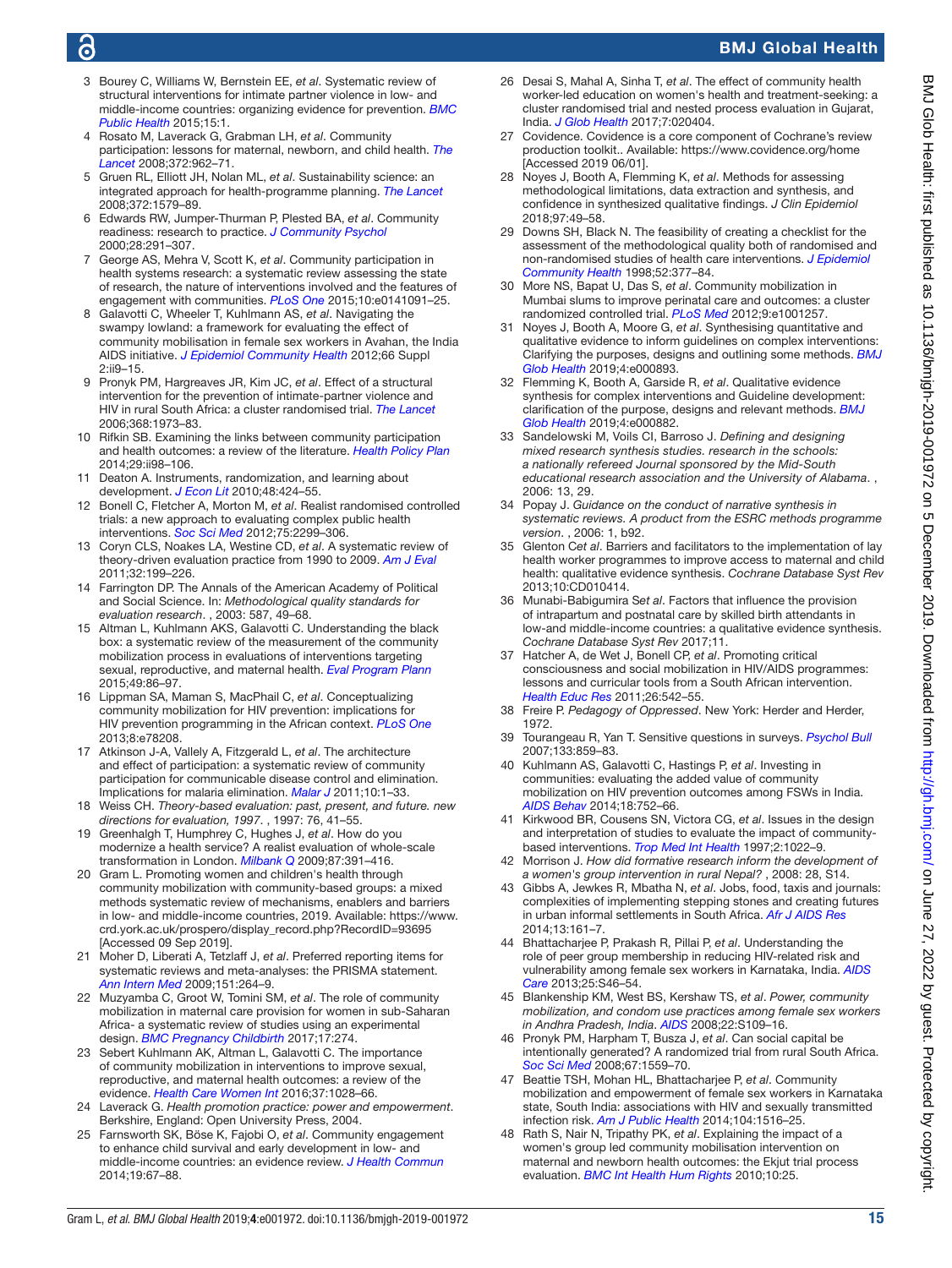- <span id="page-15-4"></span>49 Gibbs A, Willan S, Jama-Shai N, *et al*. 'Eh! I felt I was sabotaged!': facilitators' understandings of success in a participatory HIV and IPV prevention intervention in urban South Africa. *[Health Educ Res](http://dx.doi.org/10.1093/her/cyv059)* 2015;30:985–95.
- <span id="page-15-14"></span>50 Nic a Bháird C, Bháird C. The complexity of community engagement: developing Staff-Community relationships in a participatory child education and women's rights intervention in Kolkata slums. *[J Community Appl Soc Psychol](http://dx.doi.org/10.1002/casp.2133)* 2013;23:389–404.
- <span id="page-15-19"></span>51 Chevrier C, Khan S, Reza-Paul S, *et al*. 'No one was there to care for us': Ashodaya Samithi's community-led care and support for people living with HIV in Mysore, India. *[Glob Public Health](http://dx.doi.org/10.1080/17441692.2015.1091488)* 2016;11:423–36.
- <span id="page-15-28"></span>52 Saha S, Kermode M, Annear PL. Effect of combining a health program with a microfinance-based self-help group on health behaviors and outcomes. *[Public Health](http://dx.doi.org/10.1016/j.puhe.2015.07.010)* 2015;129:1510–8.
- <span id="page-15-0"></span>53 Rosato M, Mwansambo CW, Kazembe PN, *et al*. Women's groups' perceptions of maternal health issues in rural Malawi. *[The Lancet](http://dx.doi.org/10.1016/S0140-6736(06)69475-0)* 2006;368:1180–8.
- <span id="page-15-12"></span>54 Siu GE. *Men's Involvement in a Parenting Programme to Reduce Child Maltreatment and Gender-Based Violence: Formative Evaluation in Uganda*. , 2017: 29, 1017–37.
- <span id="page-15-24"></span>55 Gibbs A, Jewkes R, Sikweyiya Y, *et al*. Reconstructing masculinity? A qualitative evaluation of the stepping stones and creating futures interventions in urban informal settlements in South Africa. *[Cult](http://dx.doi.org/10.1080/13691058.2014.966150)  [Health Sex](http://dx.doi.org/10.1080/13691058.2014.966150)* 2015;17:208–22.
- <span id="page-15-9"></span>56 Rosato M, Malamba F, Kunyenge B, *et al*. Strategies developed and implemented by women's groups to improve mother and infant health and reduce mortality in rural Malawi. *[Int Health](http://dx.doi.org/10.1016/j.inhe.2012.03.007)* 2012;4:176–84.
- <span id="page-15-1"></span>57 Wilner L, Suri DJ, Langlois BK, *et al*. Effective delivery of social and behavior change communication through a care group model in a supplementary feeding program. *[J Health Popul Nutr](http://dx.doi.org/10.1186/s41043-017-0111-3)* 2017;36:34.
- <span id="page-15-2"></span>58 Hargreaves J, Hatcher A, Strange V, *et al*. Process evaluation of the intervention with microfinance for AIDS and gender equity (image) in rural South Africa. *[Health Educ Res](http://dx.doi.org/10.1093/her/cyp054)* 2010;25:27–40.
- <span id="page-15-5"></span>59 Falb KL, Annan J, King E, *et al*. Gender norms, poverty and armed conflict in Côte d'Ivoire: engaging men in women's social and economic empowerment programming. *[Health Educ Res](http://dx.doi.org/10.1093/her/cyu058)* 2014;29:1015–27.
- <span id="page-15-23"></span>60 Morrison J, Thapa R, Hartley S, *et al*. Understanding how women's groups improve maternal and newborn health in Makwanpur, Nepal: a qualitative study. *[Int Health](http://dx.doi.org/10.1016/j.inhe.2009.11.004)* 2010;2:25–35.
- <span id="page-15-26"></span>61 Morrison J, Tamang S, Mesko N, *et al*. Women's health groups to improve perinatal care in rural Nepal. *[BMC Pregnancy Childbirth](http://dx.doi.org/10.1186/1471-2393-5-6)* 2005;5:6.
- <span id="page-15-6"></span>62 Diop NJ, Askew I. The effectiveness of a community-based education program on abandoning female genital Mutilation/ Cutting in Senegal. *[Stud Fam Plann](http://dx.doi.org/10.1111/j.1728-4465.2009.00213.x)* 2009;40:307–18.
- 63 Shaikh S, Mburu G, Arumugam V, *et al*. Empowering communities and strengthening systems to improve transgender health: outcomes from the Pehchan programme in India. *[J Int AIDS Soc](http://dx.doi.org/10.7448/IAS.19.3.20809)* 2016;19.
- <span id="page-15-3"></span>64 Guha M, Baschieri A, Bharat S, *et al*. Risk reduction and perceived collective efficacy and community support among female sex workers in Tamil Nadu and Maharashtra, India: the importance of context. *[J Epidemiol Community Health](http://dx.doi.org/10.1136/jech-2011-200562)* 2012;66:ii55–61.
- 65 Saggurti N, Mishra RM, Proddutoor L, *et al*. Community collectivization and its association with consistent condom use and STI treatment-seeking behaviors among female sex workers and high-risk men who have sex with men/transgenders in Andhra Pradesh, India. *[AIDS Care](http://dx.doi.org/10.1080/09540121.2012.749334)* 2013;25:S55–66.
- <span id="page-15-8"></span>66 Vejella S, Patel SK, Saggurti N, *et al*. Community collectivization and consistent condom use among female sex workers in southern India: evidence from two rounds of behavioral tracking surveys. *[AIDS Behav](http://dx.doi.org/10.1007/s10461-015-1171-2)* 2016;20:776–87.
- 67 Azad K*et al*. Effect of scaling up women's groups on birth outcomes in three rural districts in Bangladesh: a clusterrandomised controlled trial. 2010;375:1193–202.
- <span id="page-15-15"></span>68 Biradavolu MR, Blankenship KM, Jena A, *et al*. Structural stigma, sex work and HIV: contradictions and lessons learnt from a community-led structural intervention in southern India. *[J Epidemiol](http://dx.doi.org/10.1136/jech-2011-200508)  [Community Health](http://dx.doi.org/10.1136/jech-2011-200508)* 2012;66:ii95–9.
- <span id="page-15-27"></span>69 Houweling TAJ, Morrison J, Alcock G, *et al*. Reaching the poor with health interventions: programme-incidence analysis of seven randomised trials of women's groups to reduce newborn mortality in Asia and Africa. *[J Epidemiol Community Health](http://dx.doi.org/10.1136/jech-2014-204685)* 2016;70:jech-2014:31–41.
- 70 Morrison J, Thapa R, Sen A, *et al*. Utilization and management of maternal and child health funds in rural Nepal. *[Community Dev J](http://dx.doi.org/10.1093/cdj/bsn029)* 2010;45:75–89.
- <span id="page-15-20"></span>71 Aradeon SB, Doctor HV. Reducing rural maternal mortality and the equity gap in northern Nigeria: the public health evidence for the community communication emergency referral strategy. *[Int J](http://dx.doi.org/10.2147/IJWH.S94823)  [Womens Health](http://dx.doi.org/10.2147/IJWH.S94823)* 2016;8:77.
- <span id="page-15-10"></span>72 Kim JC, Watts CH, Hargreaves JR, *et al*. Understanding the impact of a microfinance-based intervention on women's empowerment and the reduction of intimate partner violence in South Africa. *[Am J](http://dx.doi.org/10.2105/AJPH.2006.095521)  [Public Health](http://dx.doi.org/10.2105/AJPH.2006.095521)* 2007;97:1794–802.
- <span id="page-15-17"></span>73 Chakravarthy JBR, Joseph SV, Pelto P, *et al*. Community mobilisation programme for female sex workers in coastal Andhra Pradesh, India: processes and their effects. *[J Epidemiol](http://dx.doi.org/10.1136/jech-2011-200487)  [Community Health](http://dx.doi.org/10.1136/jech-2011-200487)* 2012;66:ii78–86.
- <span id="page-15-18"></span>74 Gullo S, Kuhlmann AS, Galavotti C, *et al*. Creating spaces for dialogue: a cluster-randomized evaluation of care's community score card on health governance outcomes. *[BMC Health Serv Res](http://dx.doi.org/10.1186/s12913-018-3651-3)* 2018;18:858.
- 75 Babalola S, Brasington A, Agbasimalo A, *et al*. Impact of a communication programme on female genital cutting in eastern Nigeria. *[Trop Med Int Health](http://dx.doi.org/10.1111/j.1365-3156.2006.01701.x)* 2006;11:1594–603.
- <span id="page-15-7"></span>76 Gupta J, Falb KL, Lehmann H, *et al*. Gender norms and economic empowerment intervention to reduce intimate partner violence against women in rural Côte d'Ivoire: a randomized controlled pilot study. *[BMC Int Health Hum Rights](http://dx.doi.org/10.1186/1472-698X-13-46)* 2013;13:1.
- 77 Saha S, Annear PL, Pathak S. The effect of self-help groups on access to maternal health services: evidence from rural India. *[Int J](http://dx.doi.org/10.1186/1475-9276-12-36)  [Equity Health](http://dx.doi.org/10.1186/1475-9276-12-36)* 2013;12:36.
- 78 George AS, Mohan D, Gupta J, *et al*. Can community action improve equity for maternal health and how does it do so? research findings from Gujarat, India. *[Int J Equity Health](http://dx.doi.org/10.1186/s12939-018-0838-5)* 2018;17.
- <span id="page-15-21"></span>79 Clark CJ, Spencer RA, Shrestha B, *et al*. Evaluating a multicomponent social behaviour change communication strategy to reduce intimate partner violence among married couples: study protocol for a cluster randomized trial in Nepal. *[BMC Public Health](http://dx.doi.org/10.1186/s12889-016-3909-9)* 2017;17:75.
- <span id="page-15-22"></span>80 Colbourn T, Nambiar B, Bondo A, *et al*. Effects of quality improvement in health facilities and community mobilization through women's groups on maternal, neonatal and perinatal mortality in three districts of Malawi: MaiKhanda, a cluster randomized controlled effectiveness trial. *[Int Health](http://dx.doi.org/10.1093/inthealth/iht011)* 2013;5:180–95.
- <span id="page-15-11"></span>81 Gram L, Morrison J, Saville N, *et al*. Do participatory learning and action women's groups alone or combined with cash or food transfers expand women's agency in rural Nepal? *[J Dev Stud](http://dx.doi.org/10.1080/00220388.2018.1448069)* 2019;55:1670–86.
- 82 Gram L, Skordis-Worrall J, Manandhar DS, *et al*. The long-term impact of community mobilisation through participatory women's groups on women's agency in the household: a follow-up study to the Makwanpur trial. *[PLoS One](http://dx.doi.org/10.1371/journal.pone.0197426)* 2018;13:e0197426.
- <span id="page-15-16"></span>83 Kongelf A, Bandewar SVS, Bharat S, *et al*. Is scale-up of community mobilisation among sex workers really possible in complex urban environments? the case of Mumbai, India. *[PLoS](http://dx.doi.org/10.1371/journal.pone.0121014)  [One](http://dx.doi.org/10.1371/journal.pone.0121014)* 2015;10:e0121014.
- <span id="page-15-25"></span>84 Gaikwad SS, Bhende A, Nidhi G, *et al*. How effective is community mobilisation in HIV prevention among highly diverse sex workers in urban settings? the Aastha intervention experience in Mumbai and Thane districts, India. *[J Epidemiol Community Health](http://dx.doi.org/10.1136/jech-2011-200514)* 2012;66:ii69–77.
- 85 Parimi P, Mishra RM, Tucker S, *et al*. *Mobilising community collectivisation among female sex workers to promote STI service utilisation from the government healthcare system in Andhra Pradesh, India*. *[J Epidemiol Community Health](http://dx.doi.org/10.1136/jech-2011-200832)* 2012;66:ii62–8.
- <span id="page-15-13"></span>86 Narayanan P, Moulasha K, Wheeler T, *et al*. Monitoring community mobilisation and organisational capacity among high-risk groups in a large-scale HIV prevention programme in India: selected findings using a community ownership and preparedness index. *[J Epidemiol](http://dx.doi.org/10.1136/jech-2012-201065) [Community Health](http://dx.doi.org/10.1136/jech-2012-201065)* 2012;66:ii34–41.
- 87 Alcock GA, More NS, Patil S, *et al*. Community-Based health programmes: role perceptions and experiences of female peer facilitators in Mumbai's urban slums. *[Health Educ Res](http://dx.doi.org/10.1093/her/cyp038)* 2009;24:957–66.
- <span id="page-15-29"></span>88 Cornish F, Ghosh R. The necessary contradictions of 'communityled' health promotion: a case study of HIV prevention in an Indian red light district. *[Soc Sci Med](http://dx.doi.org/10.1016/j.socscimed.2006.09.009)* 2007;64:496–507.
- 89 Abimbola S. Beyond positive a priori bias: reframing community engagement in LMICs. *[Health Promot Int](http://dx.doi.org/10.1093/heapro/daz023)* 2019. doi:10.1093/ heapro/daz023. [Epub ahead of print: 14 Apr 2019].
- 90 Gram L, Daruwalla N, Osrin D. Understanding participation dilemmas in community mobilisation: can collective action theory help? *[J Epidemiol Community Health](http://dx.doi.org/10.1136/jech-2018-211045)* 2019;73:90–6.
- <span id="page-15-30"></span>91 Hoon Chuah FL, Srivastava A, Singh SR, *et al*. Community participation in general health initiatives in high and uppermiddle income countries: a systematic review exploring the